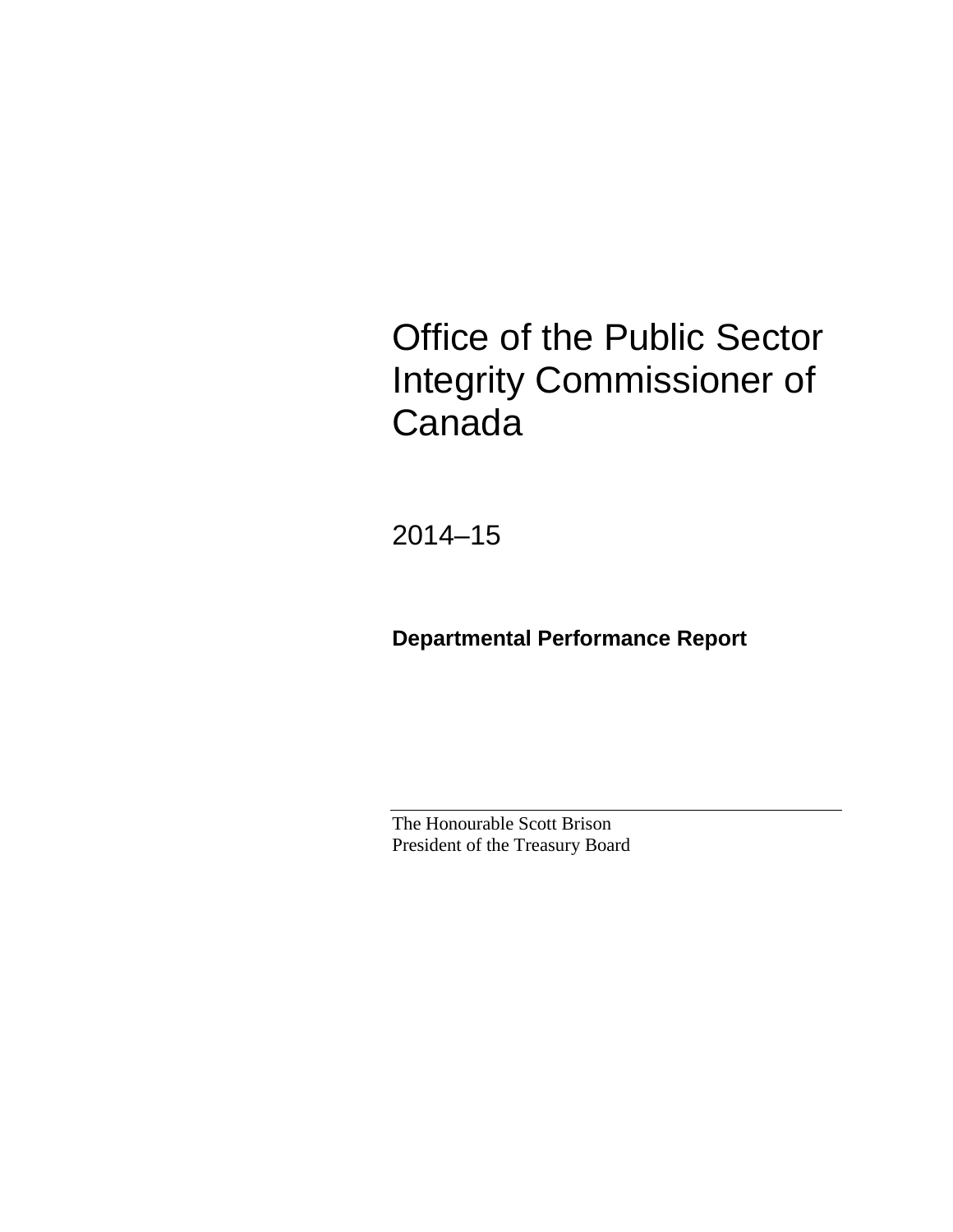© Her Majesty the Queen in Right of Canada, represented by the Office of the Public Sector Integrity Commissioner of Canada, 2015

Catalogue No. PG1-1E-PDF ISSN 2368-4542 This document is available on the Office of the Public Sector Integrity Commissioner Web site at [www.psic-ispc.gc.ca](http://www.psic-ispc.gc.ca/)

This document is available in alternative formats upon request.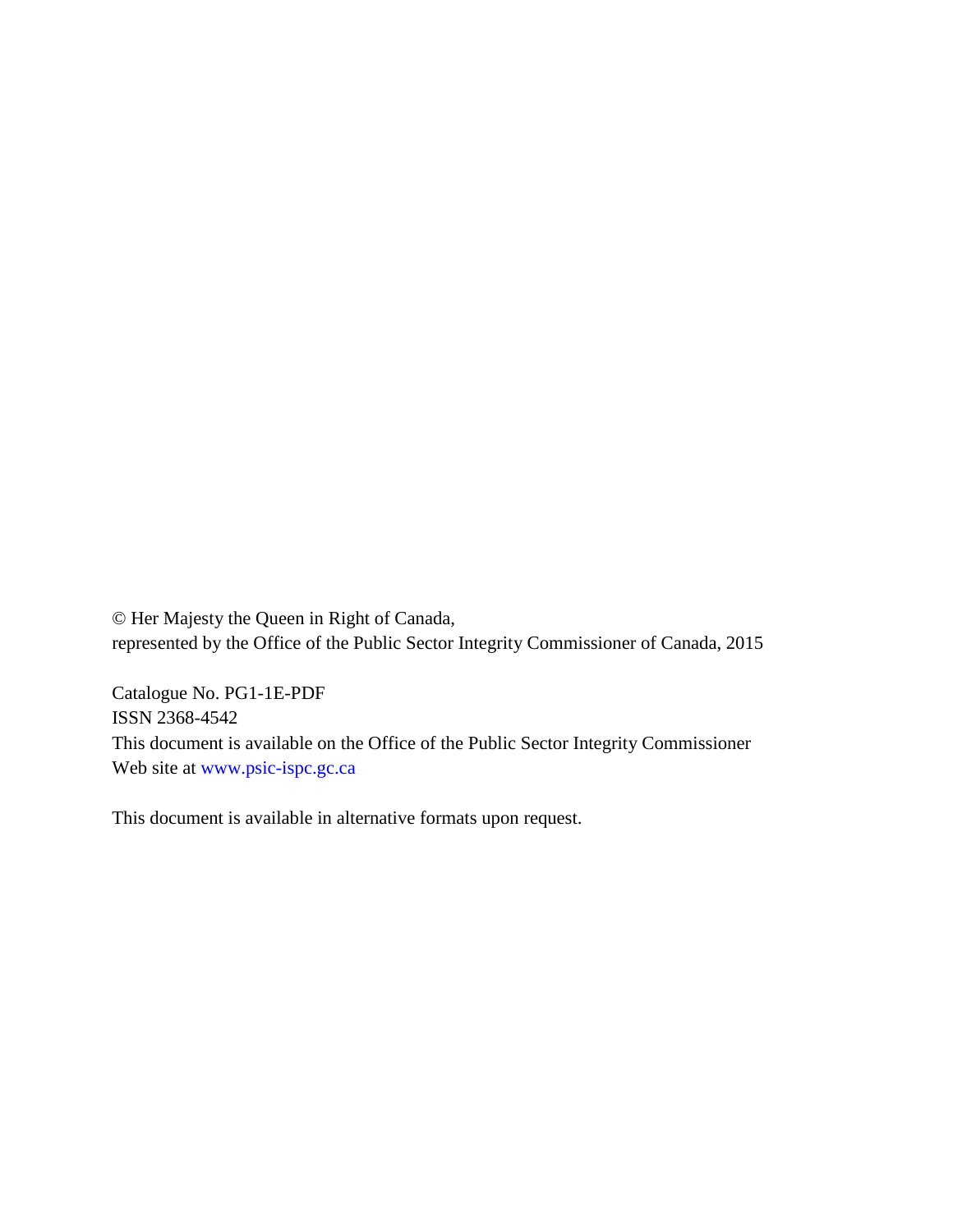# Table of Contents

| Alignment of Spending With the Whole-of-Government Framework  8                    |
|------------------------------------------------------------------------------------|
|                                                                                    |
|                                                                                    |
|                                                                                    |
| Strategic Outcome: Wrongdoing in the federal public sector is addressed and public |
| Program 1.1: Disclosure and Reprisal Management Program 11                         |
|                                                                                    |
|                                                                                    |
|                                                                                    |
|                                                                                    |
|                                                                                    |
|                                                                                    |
|                                                                                    |
|                                                                                    |
|                                                                                    |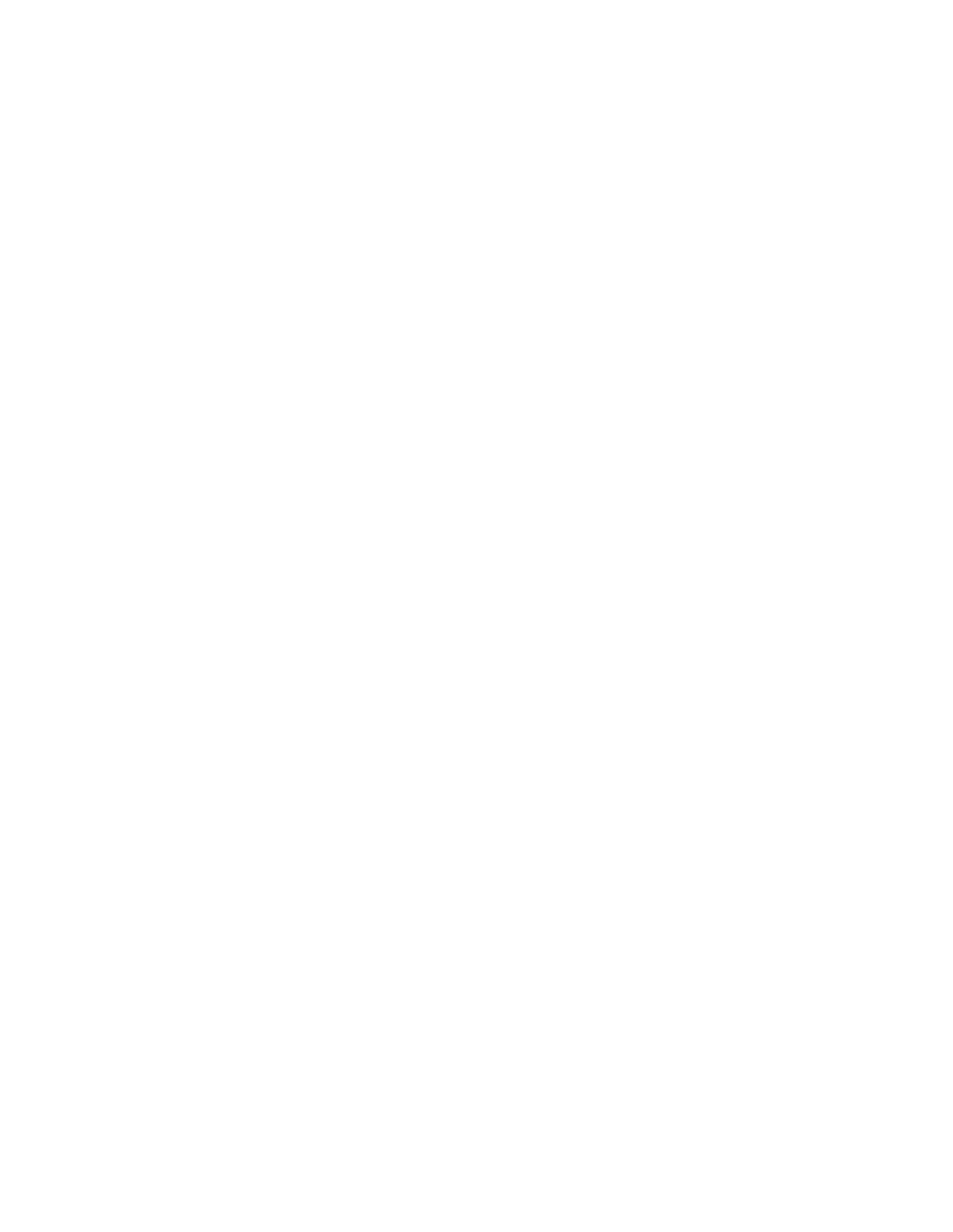# <span id="page-4-0"></span>Commissioner's Message

I am honoured to have been appointed Public Sector Integrity Commissioner of Canada on March 27, 2015. This report will speak to our activities during the past fiscal year, most of which was under the direction of my predecessor, Mario Dion. We wish him well in his new endeavours and thank him for his four years of service to our organization.

As a matter of highest priority in my new position, I want to underscore my commitment to carrying out the important mandate given to our Office by Parliament to provide a safe, confidential and trustworthy means of disclosing wrongdoing in



the public sector and to provide recourse to public servants who have been victims of reprisal as a result of a disclosure.

We have solid experience to build upon, but we also have much work ahead of us. Under the guiding principles of clarity, consistency and accessibility, I want to provide to public servants and to all Canadians, the support they need to make confident and informed decisions about coming forward to our Office. Our goal is to strengthen the trust in our public institutions and in public servants, by building a robust, fair and independent whistleblowing regime. With a strong team of dedicated professionals working together to achieve this goal, I am confident of our ability to continue to effectively deliver our sensitive and important mandate.

Joe Friday Public Sector Integrity Commissioner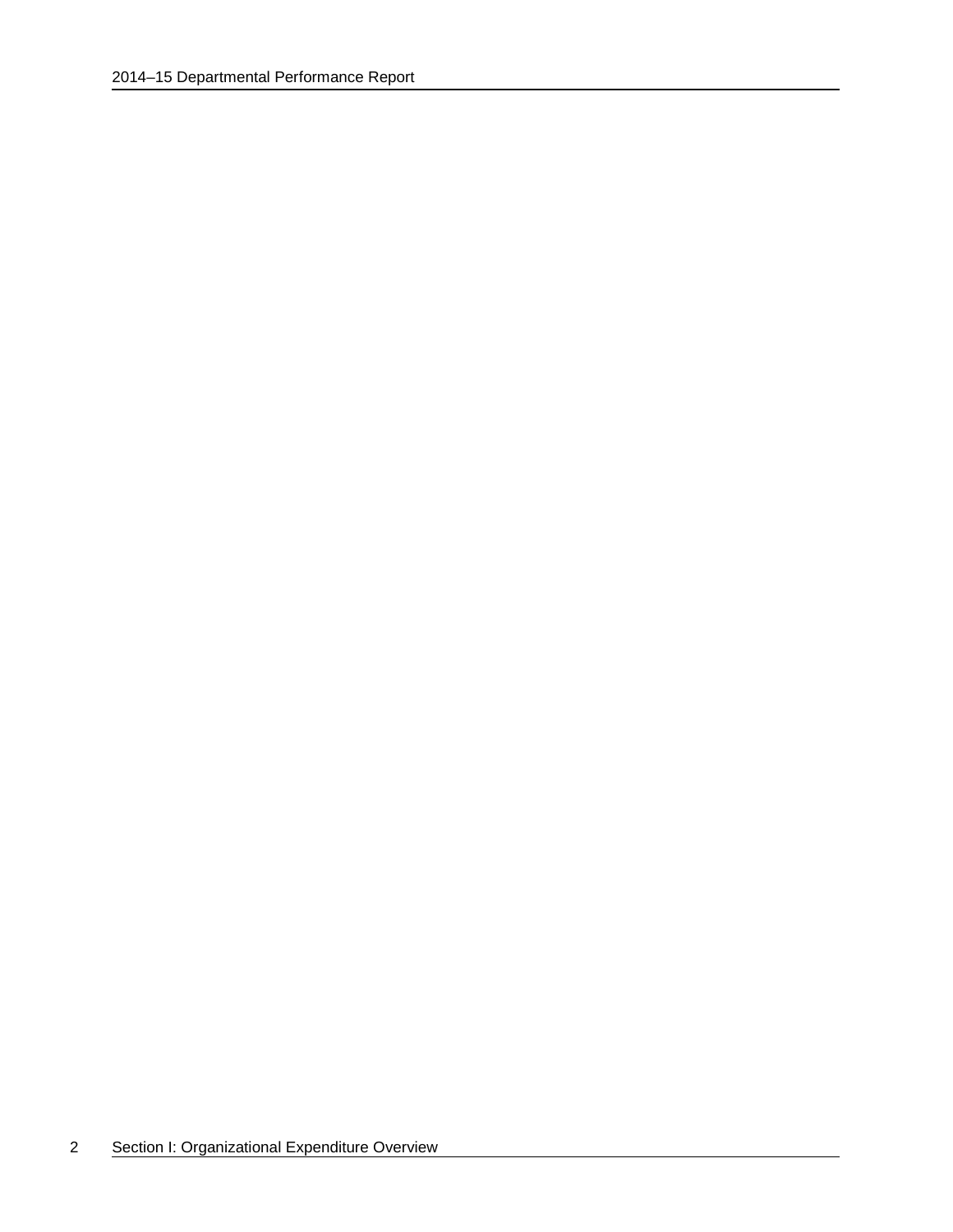# <span id="page-6-0"></span>Section I: Organizational Expenditure Overview

### <span id="page-6-1"></span>Organizational Profile

**Appropriate Minister:** The Honourable Scott Brison, President of the Treasury Board

**Institutional Head:** Joe Friday, Public Sector Integrity Commissioner

**Ministerial Portfolio:** Treasury Board Secretariat

**Enabling Instrument:** *[Public Servants Disclosure Protection Act](http://laws-lois.justice.gc.ca/eng/acts/P-31.9/page-1.html)*, S.C. 2005, c. 46[i](#page-28-1)

**Year of Incorporation / Commencement:** 2007

**Other:** The Office of the Public Sector Integrity Commissioner of Canada supports the Public Sector Integrity Commissioner, who is an independent Agent of Parliament.

### <span id="page-6-2"></span>Organizational Context

#### **Raison d'être**

The Office of the Public Sector Integrity Commissioner of Canada (the Office) was set up to administer the *Public Servants Disclosure Protection Act (*the Act*),* which came into force in April 2007. The Office is mandated to establish a safe, independent, and confidential process for public servants and members of the public to disclose potential wrongdoing in the federal public sector. The Office also helps to protect public servants who have filed disclosures or participated in related investigations from reprisal.

The disclosure regime is an element of the framework which strengthens accountability and management oversight in government operations.

### **Responsibilities**

The Office has jurisdiction over the entire federal public sector, including separate agencies and parent Crown corporations, which represents approximately 375,000 public servants. Under the Act, members of the general public can also come to the Office with information about a possible wrongdoing in the federal public sector. However, the Office does not have jurisdiction over the Canadian Forces, the Canadian Security Intelligence Service, and the Communications Security Establishment, each of which is required under the Act to establish internal procedures for disclosure of wrongdoing and protection against reprisal similar to those set out in the Act.

The Office conducts independent reviews and investigations of disclosures of wrongdoing and complaints of reprisal in a fair and timely manner. In cases of founded wrongdoing, the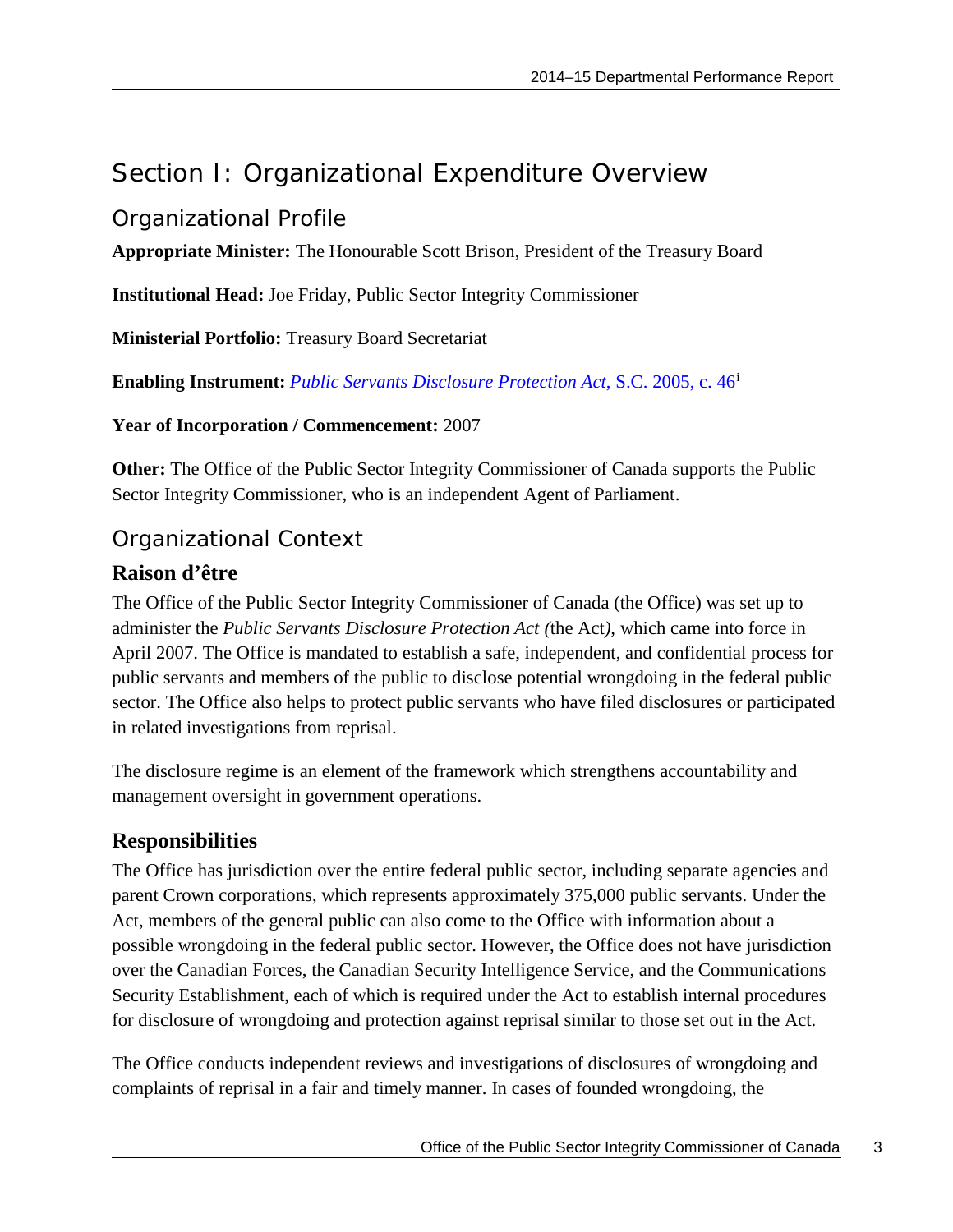Commissioner issues findings, through the tabling of a case report to Parliament, and makes recommendations to chief executives for corrective action. The Commissioner exercises exclusive jurisdiction over the review, investigation and conciliation of reprisal complaints. This includes making applications to the Public Servants Disclosure Protection Tribunal, which has the power to determine if reprisals have taken place and to order appropriate remedial and disciplinary action.

The Office is guided at all times by the public interest and the principles of natural justice and procedural fairness. The Commissioner submits an annual report to Parliament and special reports may also be submitted to Parliament at any time.

More information about the Office's mandate, roles, responsibilities, activities, statutory reports and the Act can be found on the [Office's website](http://www.psic-ispc.gc.ca/eng)<sup>[ii](#page-28-2)</sup>.

#### **Strategic Outcome and Program Alignment Architecture**

**1. Strategic Outcome: Wrongdoing in the federal public sector is addressed and public servants are protected in case of reprisal**

**1.1 Program: Disclosure and Reprisal Management Program Internal Services**

#### **Organizational Priorities**

Organizational Priorities

| <b>Priority</b>                                                                                           | Type <sup>1</sup> | <b>Program</b>                                |  |  |
|-----------------------------------------------------------------------------------------------------------|-------------------|-----------------------------------------------|--|--|
| Disclosure and reprisal<br>management function that is<br>timely, rigorous, independent and<br>accessible | Ongoing           | Disclosure and Reprisal<br>Management Program |  |  |
| <b>Summary of Progress</b>                                                                                |                   |                                               |  |  |

What progress has been made toward this priority?

The Office made significant progress against the plans identified in its 2014–15 Report on Plans and Priorities to support this priority. The Office, in regard to standardizing, documenting and implementing operational processes, for example:

• continued to evaluate and enhance reporting on operational performance, which included clarifying application, measuring and acting on service standards results that were introduced in 2013;

#### 4 Section I: Organizational Expenditure Overview

 $\overline{a}$ 

<span id="page-7-0"></span><sup>1.</sup> Type is defined as follows: previously committed to—committed to in the first or second fiscal year prior to the subject year of the report; ongoing—committed to at least three fiscal years prior to the subject year of the report; and new—newly committed to in the reporting year of the Report on Plans and Priorities or the Departmental Performance Report.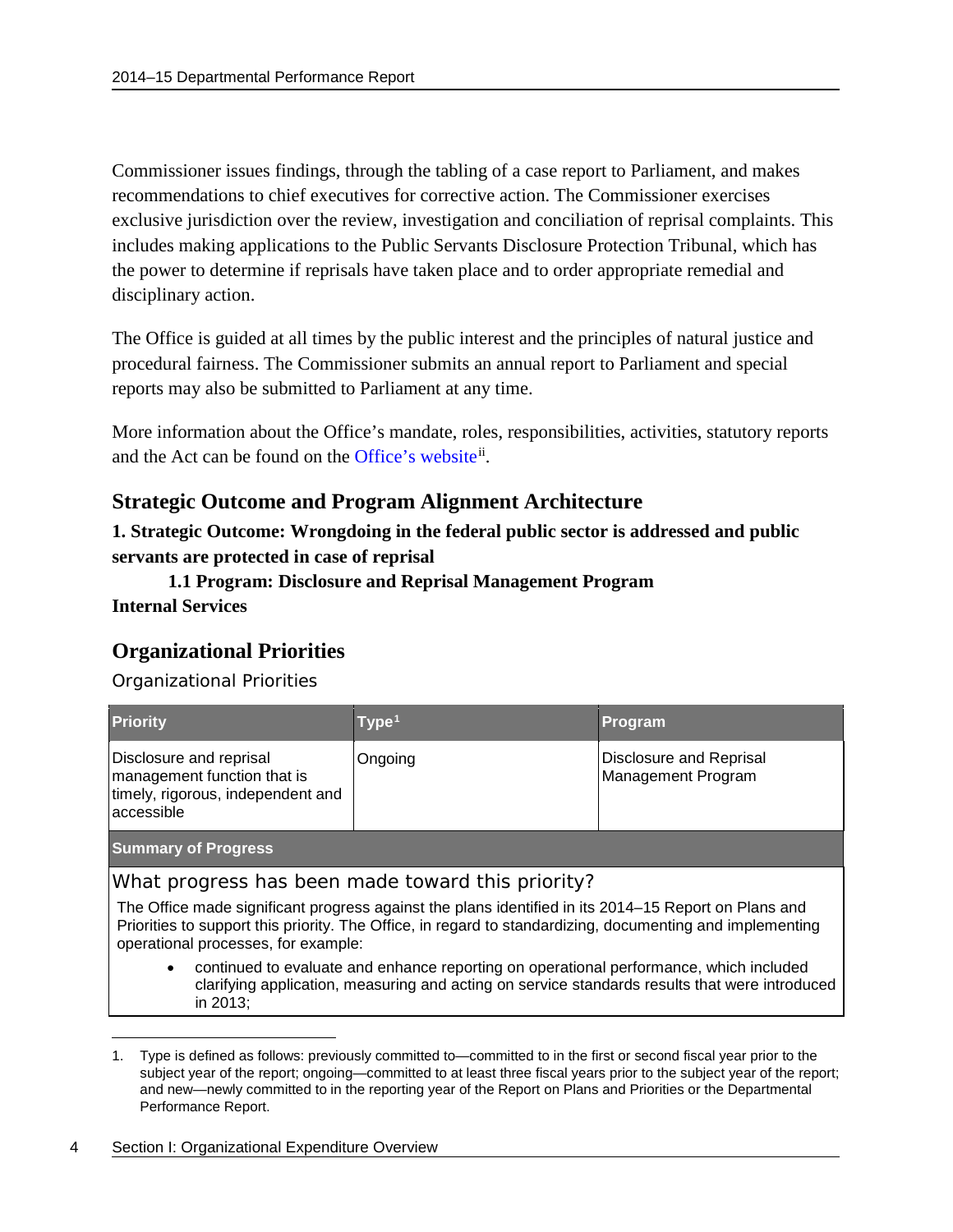- introduced improvements to the current in-house case management system as needed and supported the government-wide initiative to implement a common solution; and
- implemented a government endorsed document management system, RDIMS, in 2014 creating an interface with the current in house case management system; adoption of the system is continuing to be phased into use.

The quality assurance process planned activities were delayed to 2015-16 to allow for resources to formalize the approach and update the program to reflect updates to internal processes.

Further in the area of security, privacy, and confidentiality standards, the Office addressed recommendations from the 2013-14 internal audit on information management and privacy in relation to the operations. This included participation by all staff in completing the security awareness on line course offered by the Canada School of Public Service, introducing updated technology for recording devices, and reviewing and documenting processes related to receipt of information.

The Office carried out a comprehensive update to the organization's risk assessment in October and this assessment was the basis for the strategic plan, operational plans and the internal audit and evaluation plans developed and approved in 2015.

| <b>Priority</b>                          | <b>Type</b> | Program                                       |
|------------------------------------------|-------------|-----------------------------------------------|
| Engagement of key stakeholders   Ongoing |             | Disclosure and Reprisal<br>Management Program |

#### **Summary of Progress**

#### What progress has been made toward this priority?

In 2014-15, as in previous years the Office proactively engaged with public servants by presenting at various events across the public service including conferences, staff and executive staff meetings of federal departments and crown corporations, the cross government interdepartmental network on values and ethics and a webcast hosted by the Federal Youth Network and the Canada School of Public Service. In 2014, to modernize communication tools, the Office created a video, a GCpedia page and relaunched the corporate twitter account to engage and inform public sector employees.

Public sector unions are a key stakeholder within the whistleblowing regime and, as such, are represented on the external Advisory Committee. In 2014, the Association of Canadian Financial Officers joined the Advisory Committee and spearheaded a joint project to collaborate with the union's labour relations advisors and to identify information and awareness tools that could assist public sector employees.

The Office updated its documentation of recommendations for legislative changes, including perspectives and experiences administering the Act, in preparation for an independent review of the Act.

| <b>Priority</b>                                            | <b>Type</b> | Program                                                            |
|------------------------------------------------------------|-------------|--------------------------------------------------------------------|
| Human resource capacity that<br>meets organizational needs | Ongoing     | Disclosure and Reprisal<br>Management Program<br>Internal Services |

#### **Summary of Progress**

#### What progress has been made toward this priority?

In 2014-15, the Office established staffing pools for case analysts and investigators. In 2015-16, the qualified candidates in the pools are being hired to address the resourcing needs that emerged.

The Office continues to actively support staff development, approving secondment assignments, new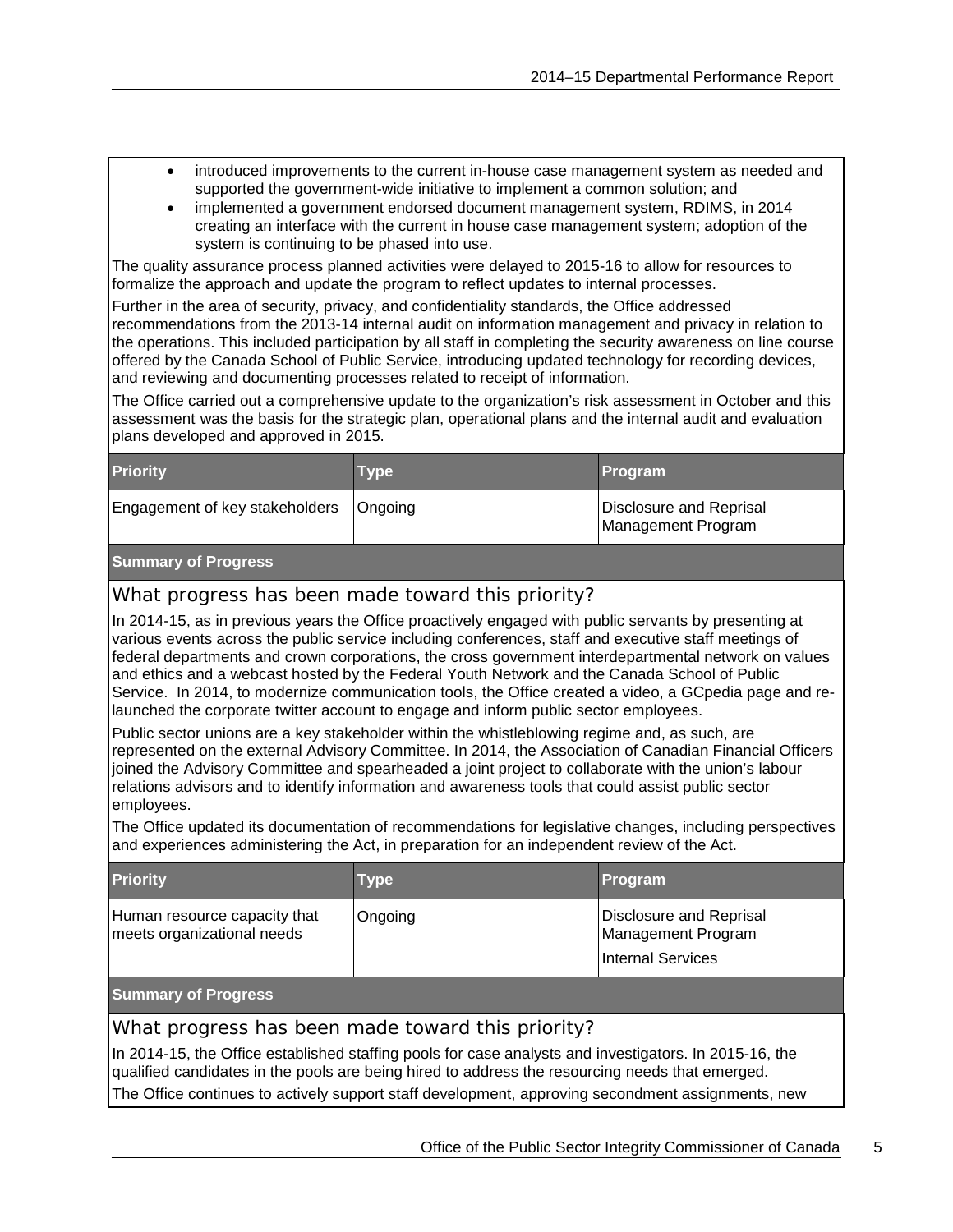responsibilities and project opportunities in house, and training as required to engage and retain staff. The staff were invited to participate in the risk assessment process and subsequent development of the three year strategic plan in 2014-15.

#### **Risk Analysis**

Key Risks

| <b>Risk</b>                                                                                                                                                                                                                                                                                                                                                                                        | <b>Risk Response Strategy</b>                                                                                                                                                                                                                                                                                                                | <b>Link to Program Alignment</b><br><b>Architecture</b> |
|----------------------------------------------------------------------------------------------------------------------------------------------------------------------------------------------------------------------------------------------------------------------------------------------------------------------------------------------------------------------------------------------------|----------------------------------------------------------------------------------------------------------------------------------------------------------------------------------------------------------------------------------------------------------------------------------------------------------------------------------------------|---------------------------------------------------------|
| <b>Case Volumes: The Office's</b><br>ability to respond in a timely<br>manner can be impacted by<br>increasing case volumes or if the<br>mix of complexity in the case<br>workload increases.                                                                                                                                                                                                      | This risk was identified in the<br>2014-15 RPP.<br>Reporting on compliance with<br>service standards and trends<br>ensures that management is<br>informed and that actions are<br>taken as appropriate.                                                                                                                                      | Disclosure and Reprisal<br>Management Program           |
| <b>Information Security: This is</b><br>critical in the context of<br>disclosures, investigations and the<br>need for preserving confidentiality<br>and trust in the Office. Sensitive or<br>private information must be<br>protected from potential loss or<br>inappropriate access in order to<br>avoid potential litigation, damaged<br>reputation and further reluctance<br>in coming forward. | This risk was identified in the<br>2014-15 RPP.<br>The Office has ongoing practices<br>aimed at ensuring the security of<br>information, which include security<br>briefings and confidentiality<br>agreements, random information<br>security checks within premises,<br>and controlled access for the<br>storage of sensitive information. | Disclosure and Reprisal<br>Management Program           |

Risks can arise from events that the Office cannot influence or by factors outside our control, but the Office must be able to monitor and respond accordingly in order to mitigate the impact, in order to address disclosures of wrongdoing and complaints of reprisal. All of the organizational priorities contribute either directly or indirectly to mitigating the risk of increasing case volumes and/or complexity that may in turn impact the timeliness of completing case files. In particular, a disclosure and reprisal management function that is timely, rigorous, independent and accessible supports effective and efficient use of resources and case file decisions which are clear and complete, minimizing the need for further allocations of resources. The Audit and Evaluation Committee provides advice to the Commissioner on risk and annually reviews the Office's risk profile.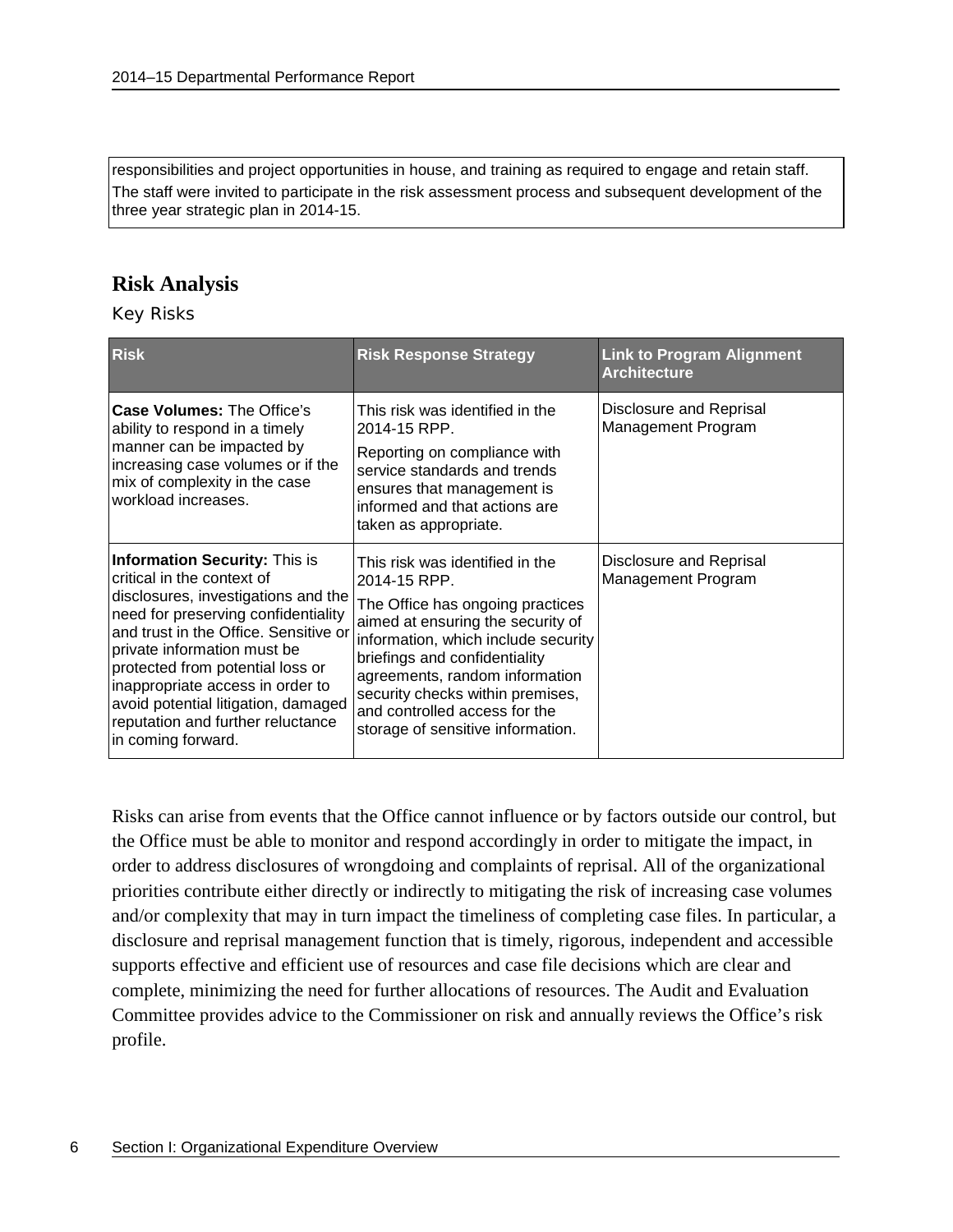## <span id="page-10-0"></span>Actual Expenditures

#### Budgetary Financial Resources (dollars)

| $2014 - 15$<br><b>Main Estimates</b> | $2014 - 15$<br><b>Planned Spending Total Authorities</b> | $2014 - 15$ | $2014 - 15$<br><b>Actual Spending</b><br>Available for Use (authorities used) planned) | <b>Difference</b><br><b>Cactual minus</b> |
|--------------------------------------|----------------------------------------------------------|-------------|----------------------------------------------------------------------------------------|-------------------------------------------|
| 5,426,234                            | 5,746,234                                                | 5,658,036   | 4,841,027                                                                              | (905, 207)                                |

Human Resources (Full-Time Equivalents [FTEs])

| $2014 - 15$<br><b>Planned</b> | $2014 - 15$<br><b>Actual</b> | $2014 - 15$<br><b>Difference</b><br>(actual minus planned) |
|-------------------------------|------------------------------|------------------------------------------------------------|
| 31                            | 26                           | (5)                                                        |

Budgetary Performance Summary for Strategic Outcome and Program (dollars)

| <b>Strategic</b><br>Outcome(s),<br>Program(s)<br>and Internal<br><b>Services</b> | $2014 - 15$<br><b>Main</b><br><b>Estimates</b> | $2014 - 15$<br><b>Planned</b><br><b>Spending</b> | $2015 - 16$<br><b>Planned</b><br><b>Spending</b> | 2016-17<br><b>Planned</b><br><b>Spending</b> | $2014 - 15$<br><b>Total</b><br><b>Authorities</b><br><b>Available for</b><br><b>Use</b> | $2014 - 15$<br><b>Actual</b><br><b>Spending</b><br><b>(authorities</b><br>used)                                                  | $2013 - 14$<br><b>Actual</b><br><b>Spending</b><br>(authorities<br>used) | $2012 - 13$<br><b>Actual</b><br><b>Spending</b><br>(authorities<br>used) |
|----------------------------------------------------------------------------------|------------------------------------------------|--------------------------------------------------|--------------------------------------------------|----------------------------------------------|-----------------------------------------------------------------------------------------|----------------------------------------------------------------------------------------------------------------------------------|--------------------------------------------------------------------------|--------------------------------------------------------------------------|
|                                                                                  |                                                |                                                  |                                                  |                                              |                                                                                         | Strategic Outcome: 1. Wrongdoing in the federal public sector is addressed and public servants are protected in case of reprisal |                                                                          |                                                                          |
| 1.1 Disclosure<br>and Reprisal<br>Management<br>Program                          | 3,571,794                                      | 3,891,794                                        | 3,418,985                                        | 3,418,985                                    | 3,121,395                                                                               | 2,692,847                                                                                                                        | 3,608,322                                                                | 3,627,994                                                                |
| <b>Subtotal</b>                                                                  | 3,571,794                                      | 3,891,794                                        | 3,418,985                                        | 3,418,985                                    | 3,121,395                                                                               | 2,692,847                                                                                                                        | 3,608,322                                                                | 3,627,994                                                                |
| Internal<br><b>Services</b><br><b>Subtotal</b>                                   | 1,854,440                                      | 1,854,440                                        | 2,029,457                                        | 2,029,457                                    | 2,536,641                                                                               | 2,148,180                                                                                                                        | 1,934,719                                                                | 1,915,002                                                                |
| Total                                                                            | 5,426,234                                      | 5,746,234                                        | 5,448,442                                        | 5,448,442                                    | 5,658,036                                                                               | 4,841,027                                                                                                                        | 5,543,041                                                                | 5,542,996                                                                |

The Office's total authorities of \$5.7 million reflect an increase of \$0.3 million (6%) over the budgetary expenditures of \$5.4 million, which represents the 5% operating budget carry forward from 2013-14. This incremental authority was considered in establishing the planned spending of \$5.7 million. The Office's total 2014-15 spending of \$4.8 million is \$0.9 million (16%) lower than its planned spending of \$5.7 million. Personnel costs of the Office in 2014-15 accounted for 70% of spending and professional fees accounted for 20% of spending. The overall lower level of authorities used in comparison to the planned spending was a result of unplanned vacancies,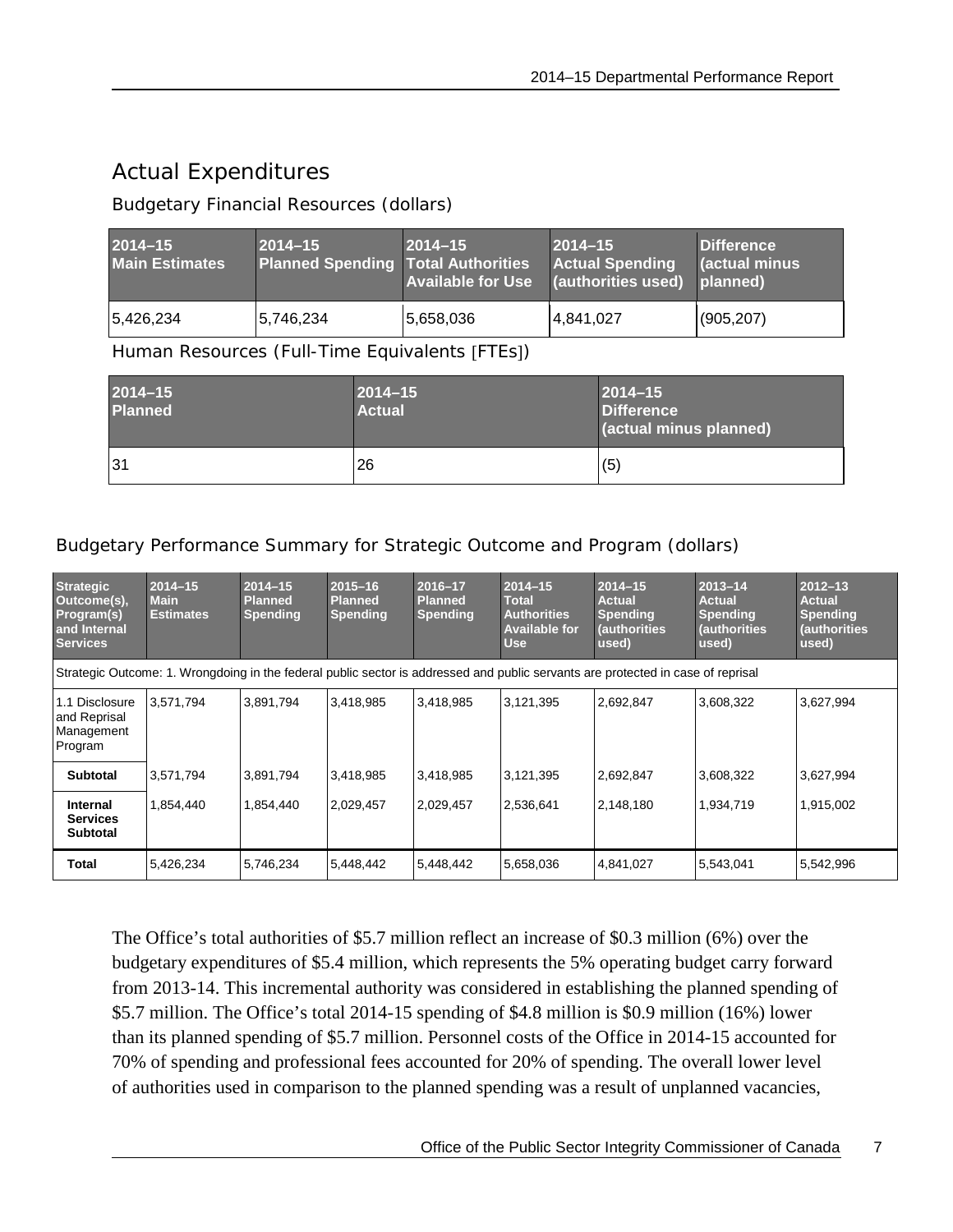delayed staffing, and a reduced use of external resources for investigations, offset in part by a one-time transition payment for implementing salary payment in arrears by the Government of Canada in 2014-15.

### <span id="page-11-0"></span>Alignment of Spending With the Whole-of-Government Framework

Alignment of 2014-15 Actual Spending With the [Whole-of-Government](http://www.tbs-sct.gc.ca/ppg-cpr/frame-cadre-eng.aspx) Framework<sup>iii</sup> (dollars)

| <b>Strategic Outcome Program</b>                                                                                             |                                              | <b>Spending Area</b>      | Government of<br><b>Canada Outcome</b>                                | $2014 - 15$<br><b>Actual Spending</b> |
|------------------------------------------------------------------------------------------------------------------------------|----------------------------------------------|---------------------------|-----------------------------------------------------------------------|---------------------------------------|
| 1. Wrongdoing in<br>the federal public<br>sector is addressed<br>and public servants<br>are protected in<br>case of reprisal | 1.1 Disclosure and<br>Reprisal<br>Management | <b>Government Affairs</b> | A transparent,<br>accountable and<br>responsive federal<br>government | 2,692,847                             |

Total Spending by Spending Area (dollars)

| <b>Spending Area</b> | <b>Total Planned Spending</b> | <b>Total Actual Spending</b> |
|----------------------|-------------------------------|------------------------------|
| lGovernment affairs  | 3,891,794                     | 2,692,847                    |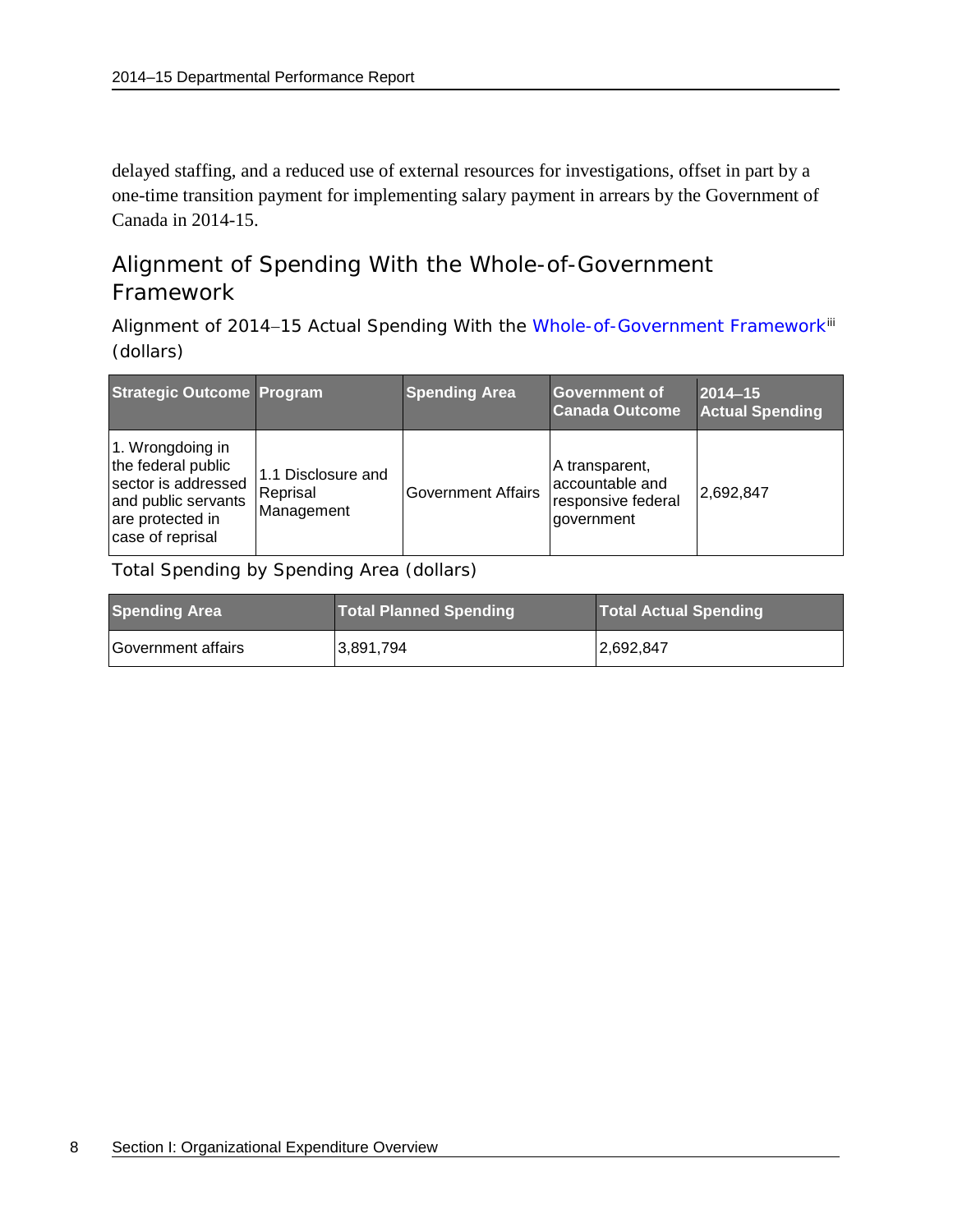

### <span id="page-12-0"></span>Departmental Spending Trend

The Office's spending had stabilized and then dropped in 2014-15 as a number of vacant staff positions increased and professional services for operational activities declined. The 2015-16 through 2017-18 higher planned spending reflects the staffing of vacant positions.

### <span id="page-12-1"></span>Expenditures by Vote

For information on the Office of the Public Sector Integrity Commissioner's organizational voted and statutory expenditures, consult the *[Public Accounts of Canada 2015](http://www.tpsgc-pwgsc.gc.ca/recgen/cpc-pac/index-eng.html)*,<sup>[iv](#page-28-4)</sup> which is available on the [Public Works and Government Services Canada website](http://www.tpsgc-pwgsc.gc.ca/recgen/cpc-pac/index-eng.html)*.* [v](#page-28-5)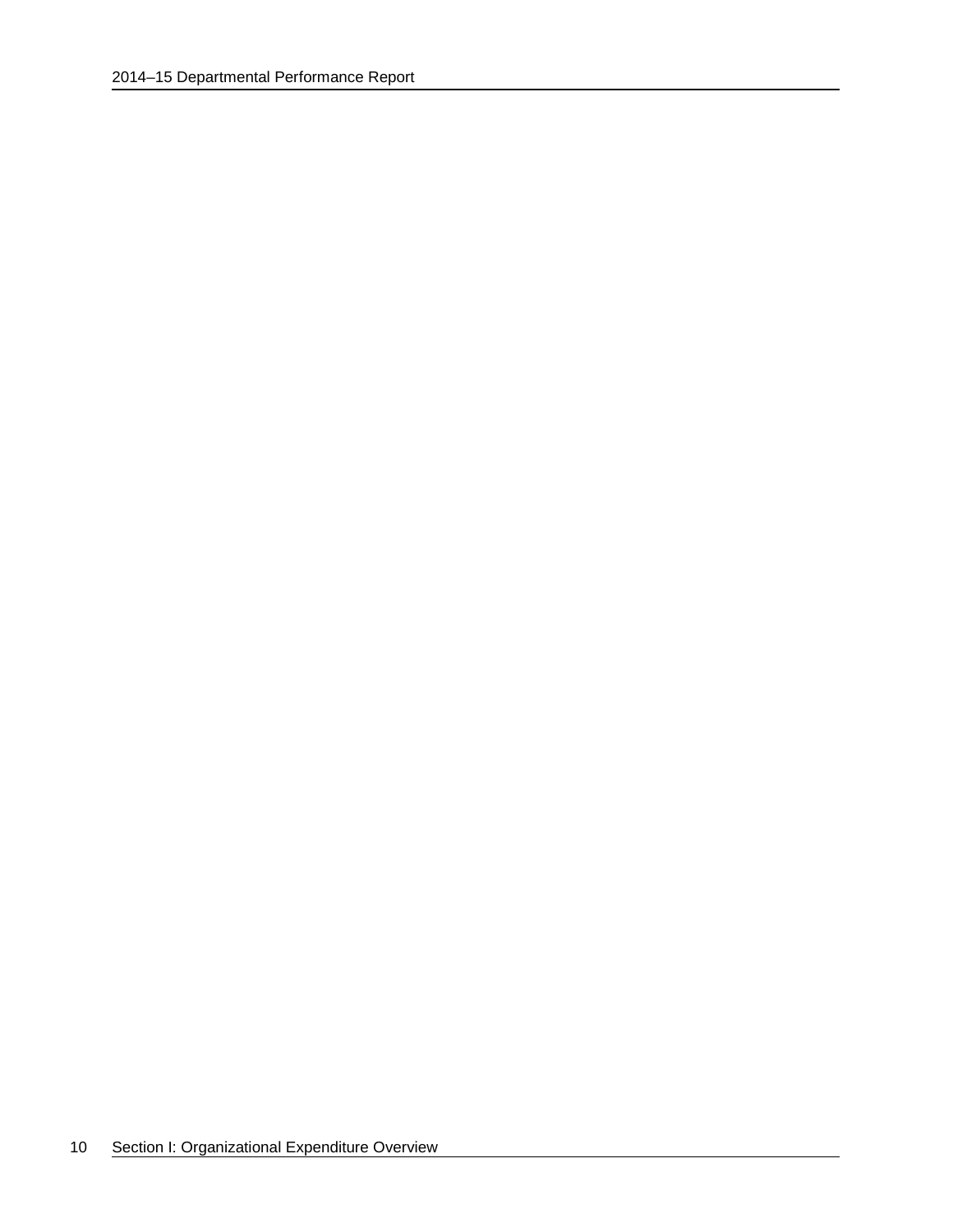<span id="page-14-1"></span><span id="page-14-0"></span>Section II: Analysis of Program by Strategic Outcome Strategic Outcome: Wrongdoing in the federal public sector is addressed and public servants are protected in case of reprisal.

<span id="page-14-2"></span>Program 1.1: Disclosure and Reprisal Management Program

### **Description**

The objective of the program is to address disclosures of wrongdoing and complaints of reprisal and contribute to increasing confidence in federal public institutions. It aims to provide advice to federal public sector employees and members of the public who are considering making a disclosure and to accept, investigate and report on disclosures of information concerning possible wrongdoing. Based on this activity, the Public Sector Integrity Commissioner will exercise exclusive jurisdiction over the review, conciliation and settlement of complaints of reprisal, including making applications to the Public Servants Disclosure Protection Tribunal to determine if reprisals have taken place and to order appropriate remedial and disciplinary action.

| $2014 - 15$<br><b>Main Estimates</b> | $2014 - 15$<br><b>Planned Spending Total Authorities</b> | $2014 - 15$<br><b>Available for Use</b> | $2014 - 15$<br><b>Actual Spending</b><br>(authorities used) | $2014 - 15$<br><b>Difference</b><br><b>actual minus</b><br>planned) |
|--------------------------------------|----------------------------------------------------------|-----------------------------------------|-------------------------------------------------------------|---------------------------------------------------------------------|
| 3,571,794                            | 3,891,794                                                | 3,121,395                               | 2,692,847                                                   | (1, 198, 947)                                                       |

Budgetary Financial Resources (dollars)

Human Resources (Full-Time Equivalents [FTEs])

| $2014 - 15$<br><b>Planned</b> | $2014 - 15$<br><b>Actual</b> | $2014 - 15$<br><b>Difference</b><br>(actual minus planned) |
|-------------------------------|------------------------------|------------------------------------------------------------|
| 23                            | 18                           | (5)                                                        |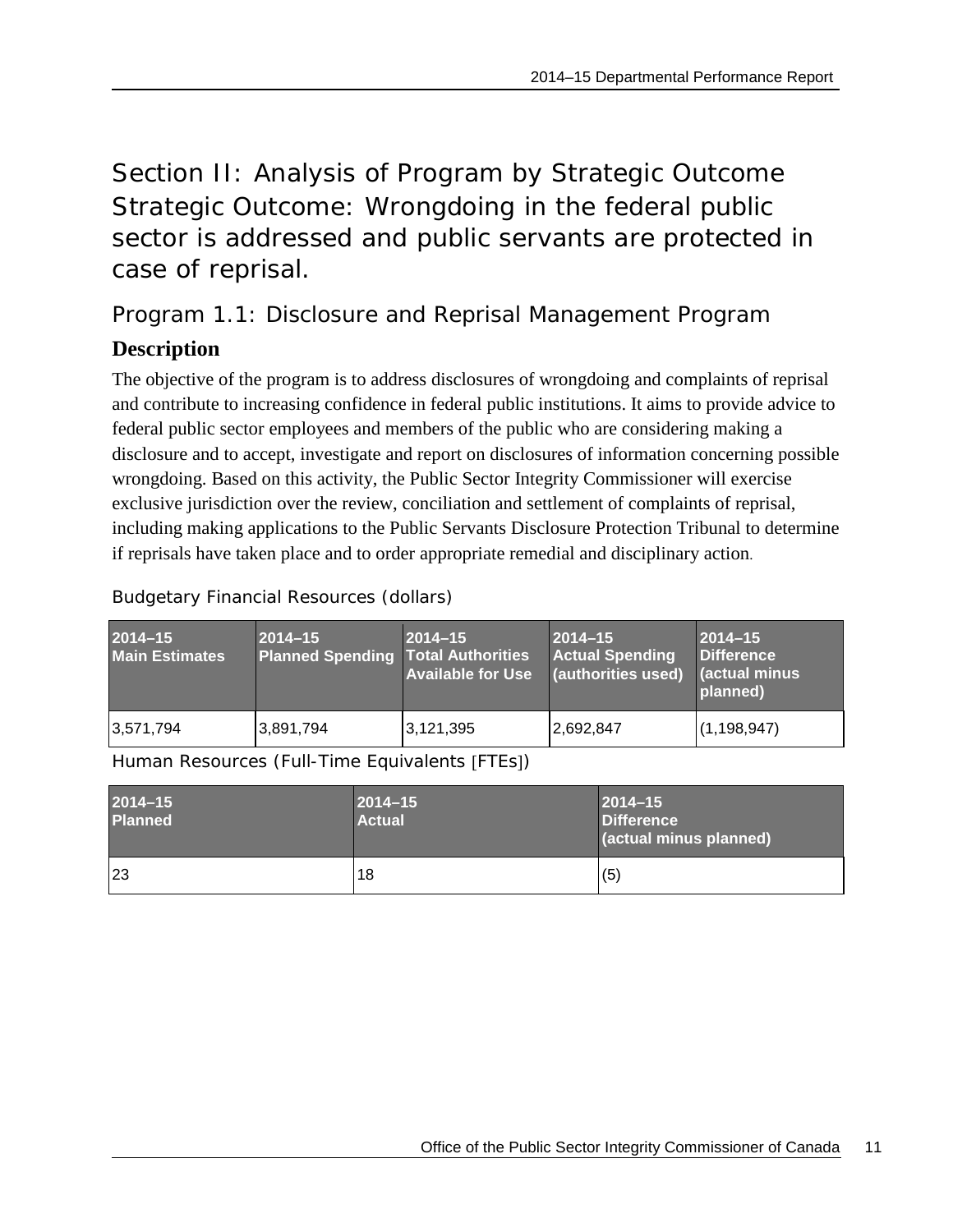#### Performance Results

| <b>Expected Results</b>                                                                                 | <b>Performance Indicators Targets</b>                                                                                            |                  | <b>Actual Results</b> |
|---------------------------------------------------------------------------------------------------------|----------------------------------------------------------------------------------------------------------------------------------|------------------|-----------------------|
| The disclosure and<br>reprisal management<br>function is efficient.                                     | Compliance with<br>published service<br>standards.                                                                               | 80%              | 84% to 100%           |
| The disclosure and<br>reprisal cases are<br>addressed with decisions<br>that are clear and<br>complete. | Requests for<br>reconsideration in<br>comparison to cases<br>received over three<br>years.                                       | No more than 10% | $1\%$                 |
|                                                                                                         | Successful applications<br>for judicial review in<br>comparison to the total<br>number of cases<br>received over three<br>years. | No more than 2%  | 0.3%                  |

#### **Performance Analysis and Lessons Learned**

The Office tabled two case reports of wrongdoing in Parliament and made three applications regarding reprisal complaints to the Tribunal. The case reports, along with other operational achievements are summarized in the Annual Report on the Office's website. The Office received 194 general inquiries, 90 new disclosures of wrongdoing and 28 new complaints of reprisal. The progress on action plans was highlighted in Section I under Organizational Priorities.

The legislation requires a case analysis of complaints of reprisal be completed in 15 days and, on this standard, the Office achieved a 100% level of compliance. In 2014, the Office published and reported on its self-determined service standards, which include:

- General inquiries will be responded to within 1 working day, which was achieved for 99% of the enquiries.
- Conducting case analysis for disclosures of wrongdoing within 90 days of opening a file which determines if an investigation will be launched. This service standard was achieved on 84% of the files.
- Investigations will be completed within one year of being launched. This service standard was achieved on 86% of the files.

In 2015, there was one successful judicial review ruled by the Federal Court of Appeal which supported the request of a complainant. This decision provided enhanced guidance for meeting the obligations under the Act, resulting in clarifying the threshold for launching an investigation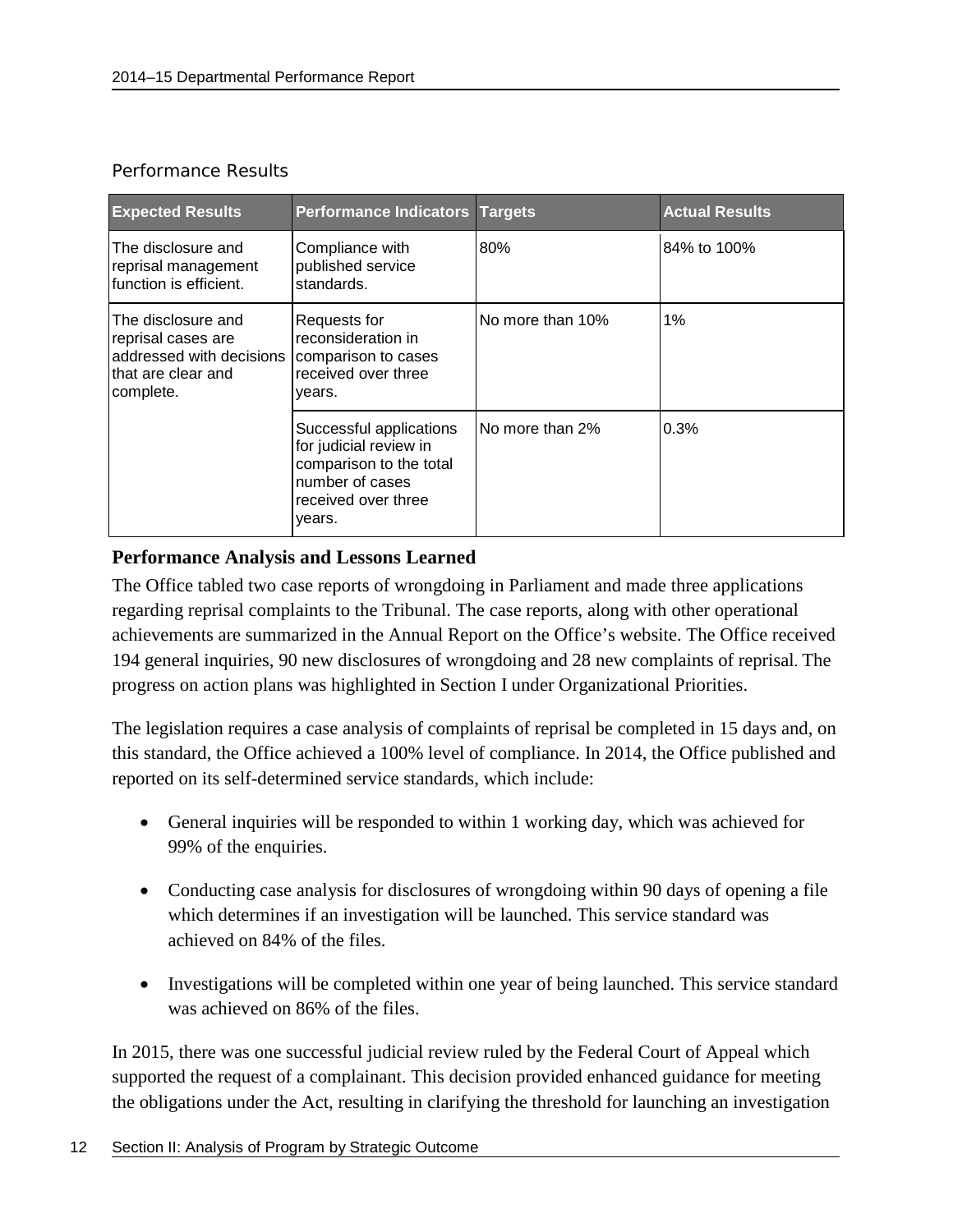for a complaint of reprisal. It is also noteworthy that the decision of whether to investigate had been subject to a judicial review in a disclosure of wrongdoing and, in that case, the Federal Court of Appeal upheld the basis of determination followed by the Office. These decisions assisted in clarifying the differing roles and discretion that the Commissioner has for a disclosure of wrongdoing and a complaint of reprisal.

### <span id="page-16-0"></span>Internal Services

#### **Description**

Internal Services are groups of related activities and resources that are administered to support the needs of programs and other corporate obligations of an organization. These groups are Management and Oversight Services, Communications Services, Legal Services, Human Resources Management Services, Financial Management Services, Information Management Services, Information Technology Services, Real Property Services, Materiel Services, Acquisition Services, and Travel and Other Administrative Services. Internal Services include only those activities and resources that apply across an organization and not those provided to a specific program.

Budgetary Financial Resources (dollars)

| $2014 - 15$<br><b>Main Estimates</b> | $2014 - 15$<br><b>Planned Spending Total Authorities</b> | $2014 - 15$<br>Available for Use (authorities used) | $2014 - 15$<br><b>Actual Spending</b> | $2014 - 15$<br><b>Difference</b><br><b>Cactual minus</b><br>planned) |
|--------------------------------------|----------------------------------------------------------|-----------------------------------------------------|---------------------------------------|----------------------------------------------------------------------|
| 1,854,440                            | 1,854,440                                                | 2,536,641                                           | 2,148,180                             | 293,740                                                              |

Human Resources (FTEs)

| $2014 - 15$<br><b>Planned</b> | $2014 - 15$<br><b>Actual</b> | $2014 - 15$<br><b>Difference</b><br>(actual minus planned) |
|-------------------------------|------------------------------|------------------------------------------------------------|
| 8                             | 8                            |                                                            |

#### **Performance Analysis and Lessons Learned**

The Office continued to access shared services from other government departments for the costeffective delivery of human resources, finance, security, and information technology services.

An updated risk assessment was completed which was then used as an integral element in establishing an Audit and Evaluation Plan, Strategic Plan, and operational plans. As a result, no internal audits were conducted last year as it was determined prudent to await the revised plan and its approval.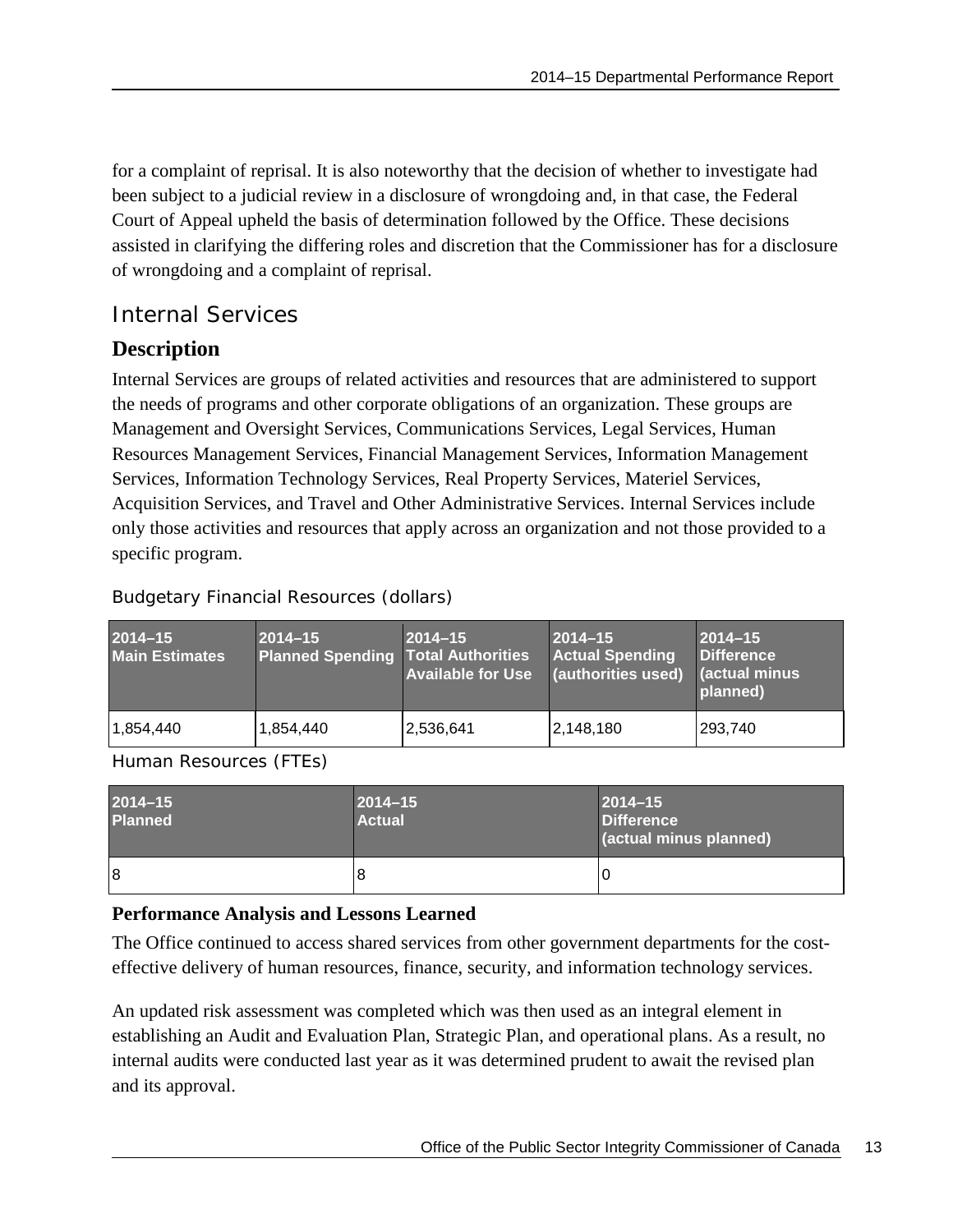During the year the Office implemented a document management system, RDIMS, to support business processes and to assist in managing digital information, including discovery, preservation, and disposition of records. This system has not been fully adopted and the Office is implementing steps to expand its application. In addition, the Office continued to participate in the cross government shared case management system initiative.

The Office's website was accessed by 21,024 unique visitors in 2014-15, with peak visits occurring at the time a case report was tabled in Parliament. A short and informative video was produced and added to the website and distributed, via a link, to all Deputy Heads in 2014-15 by the Commissioner.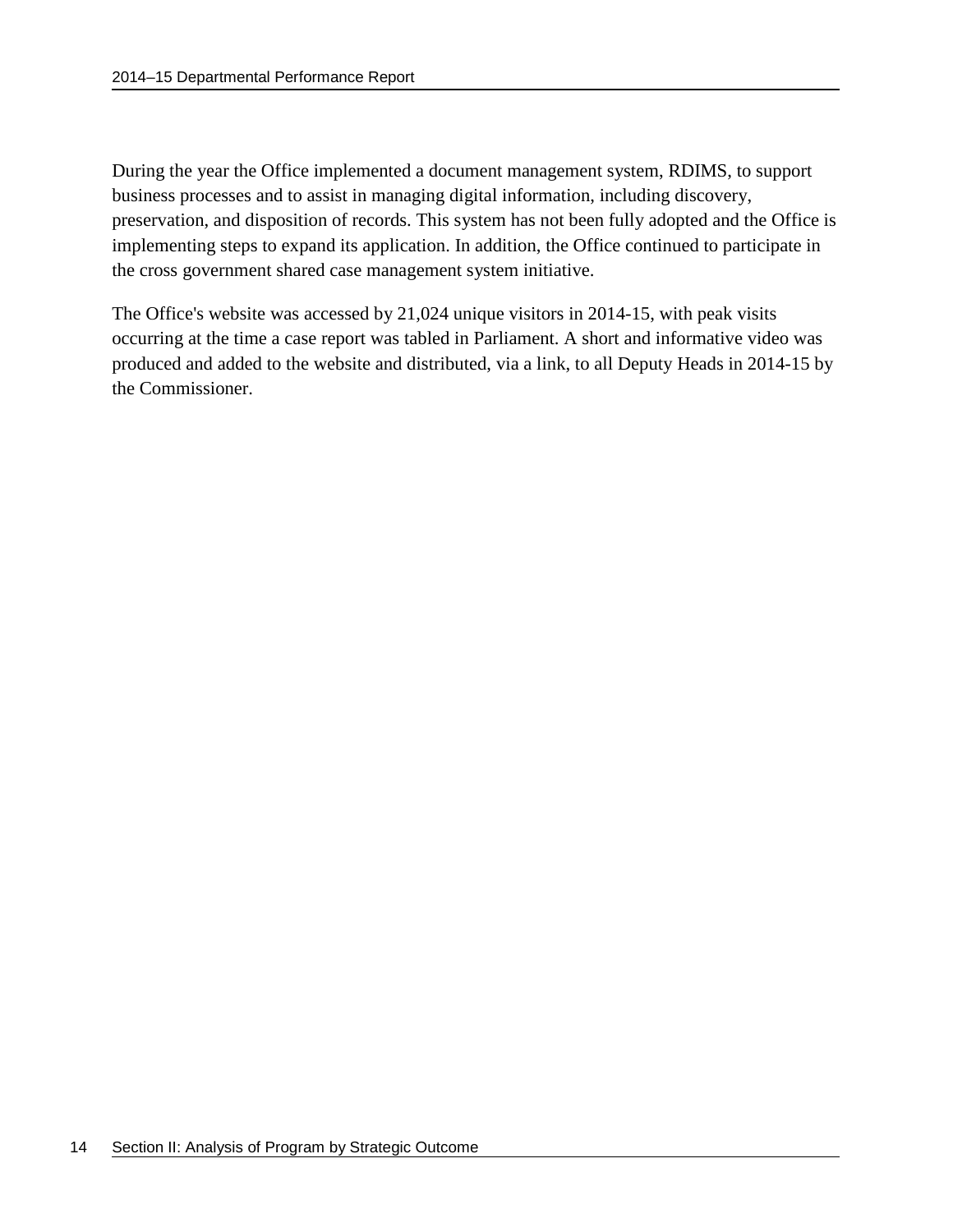# <span id="page-18-0"></span>Section III: Supplementary Information

### <span id="page-18-1"></span>Financial Statements Highlights

The highlights presented in this section are drawn from the Office's financial statements and are prepared on an accrual basis. These financial statements have been prepared using Government of Canada accounting policies, which are based on Canadian public sector accounting standards. The Office has received an unmodified audit opinion of its Financial Statements from the Office of the Auditor General of Canada, which has been the auditor since 2008.

Condensed Statement of Operations For the Year Ended March 31, 2015 (dollars)

| <b>Financial Information</b>                                         | $2014 - 15$<br><b>Planned</b><br><b>Results</b> | $2014 - 15$<br><b>Actual</b> | 2013-14<br><b>Actual</b> | <b>Difference</b><br>$(2014 - 15)$<br>actual minus<br>$2014 - 15$<br>planned) | <b>Difference</b><br>$(2014 - 15)$<br>actual minus<br>$2013 - 14$<br>actual) |
|----------------------------------------------------------------------|-------------------------------------------------|------------------------------|--------------------------|-------------------------------------------------------------------------------|------------------------------------------------------------------------------|
| Total expenses                                                       | 6,386,704                                       | 5,398,175                    | 6,179,353                | $-988,529$                                                                    | -781,178                                                                     |
| lTotal revenues                                                      | 0                                               | 0                            |                          |                                                                               |                                                                              |
| Net cost of operations<br>before government<br>funding and transfers | 6,386,704                                       | 5,398,175                    | 6,179,353                | $-988,529$                                                                    | -781,178                                                                     |

The actual total expenses of \$5.4 million reflect a decrease of \$0.8 million as compared with 2013-14 and, is in part, \$0.5 million, due to a reduction in personnel costs corresponding to an overall lower level of FTE, reflecting vacant positions that resulted from staff turnover. The balance of decreased expenses reflects costs in 2013-14 contributed to the government wide case management system, carpeting and computers that were not incurred in 2014-15. The actual total expenses were lower than planned by \$1.0 million as a result of the vacant positions and a reduced requirement for external operational resources.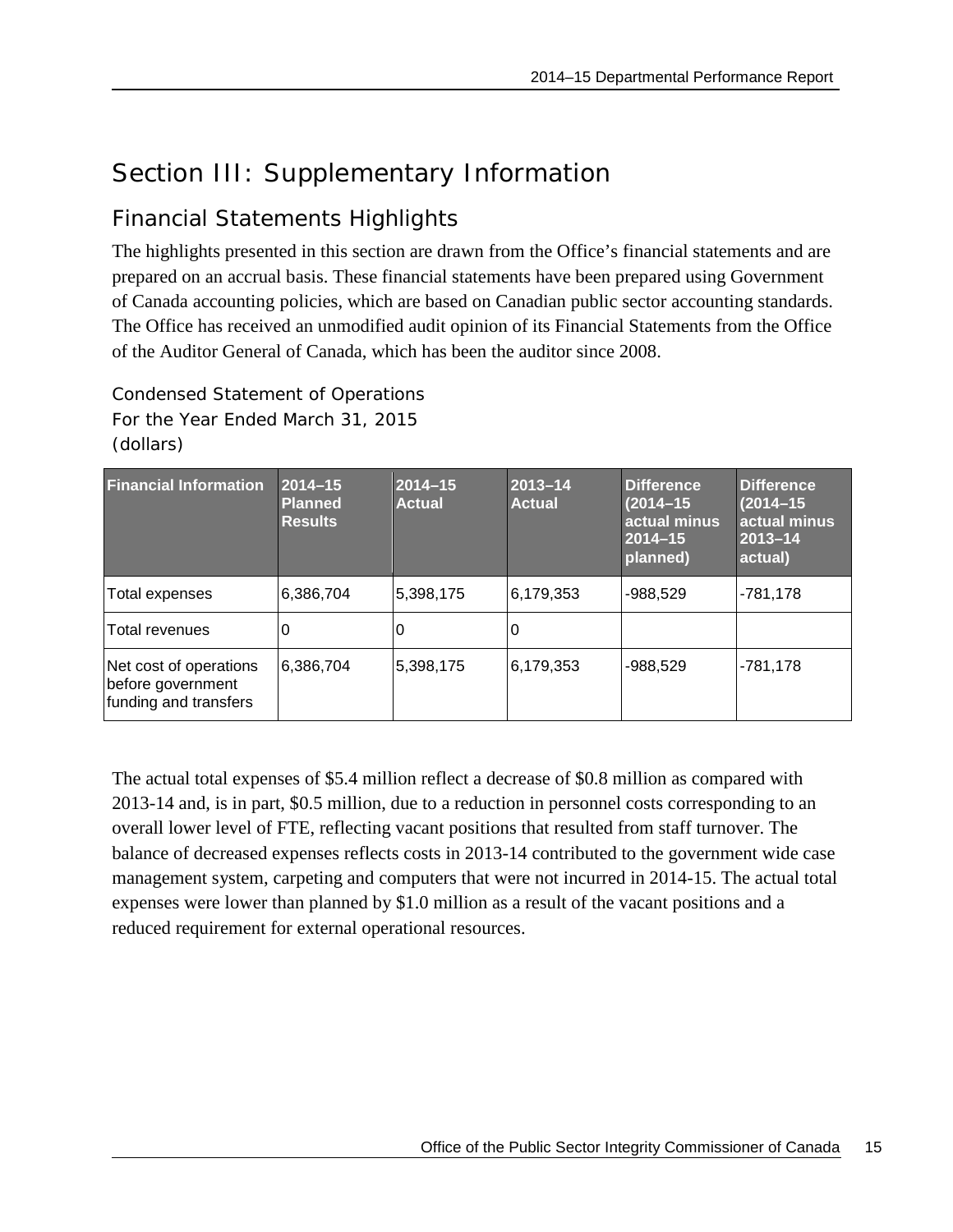#### Condensed Statement of Financial Position As at March 31, 2015 (dollars)

| <b>Financial Information</b>           | $2014 - 15$ | $2013 - 14$ | <b>Difference</b><br>(2014-15 minus<br>$2013 - 14$ |
|----------------------------------------|-------------|-------------|----------------------------------------------------|
| <b>Total net liabilities</b>           | 840,147     | 837,254     | 2,893                                              |
| Total net financial assets             | 466,014     | 423,804     | 42,210                                             |
| Departmental net debt                  | 374,133     | 413,450     | $-39,317$                                          |
| Total non-financial assets 171,658     |             | 216,931     | $-45.273$                                          |
| Departmental net<br>financial position | $-202,475$  | $-196,519$  | $-5,956$                                           |

The total liabilities, as at the end of the year, were \$0.8 million, made up of accounts payable, accrued salaries, employee future severance benefits and vacation pay liabilities. The total financial assets as at the end of the year were \$0.4 million and reflect amounts due from the Consolidated Revenue Fund and amounts in accounts receivable (primarily from other government departments). Departmental net debt of \$0.4 million, calculated as the difference between total net liabilities less net financial assets, has decreased slightly compared to the previous year, which is mainly explained by an increase in accounts receivable from other government departments. The net debt indicator represents future funding requirements to pay for past transactions and events, and is one indicator of a department's financial position. The total non-financial assets reflect the net book value of capital assets as at March 31 and have decreased as the assets are being amortized over their expected useful life and minimal new investments in capital were made in 2014-15.

### <span id="page-19-0"></span>Financial Statements

The Office of the Public Sector Integrity Commissioner Audited Financial Statements for the Year Ended March 31, 2015, which include the Statement of Management Responsibility Including Internal Control over Financial Reporting and its Annex for fiscal year 2014–15, can be found on the Office's website.<sup>[vi](#page-28-6)</sup>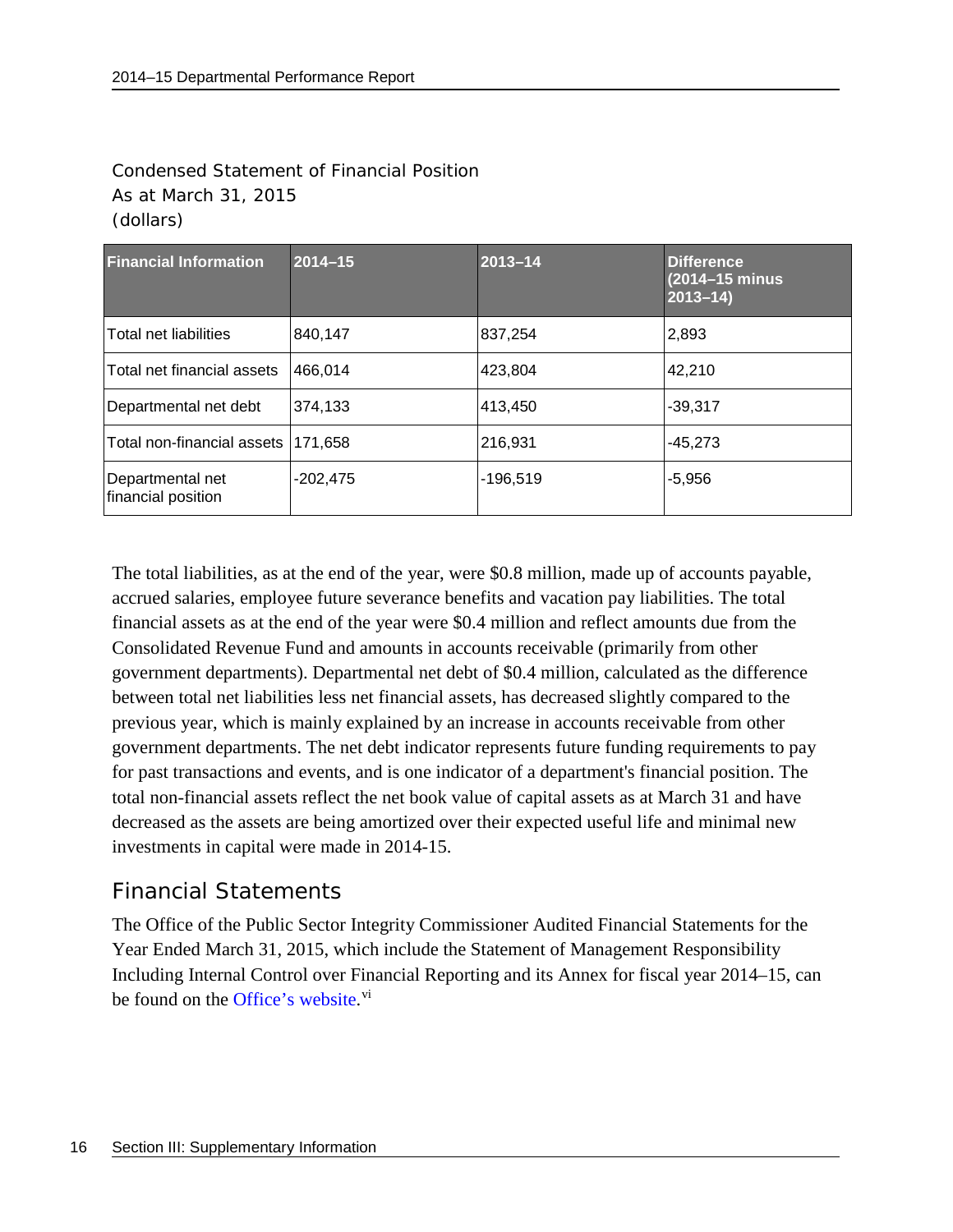### <span id="page-20-0"></span>Supplementary Information Tables

The supplementary information tables listed in the *2014–15 Departmental Performance Report* are available on the [Office of the Public Sector Integrity Commissioner's website](http://www.psic-ispc.gc.ca/eng/about-us/corporate-documents/2014-2015-supplementary-tables)<sup>vii</sup>.

- Departmental Sustainable Development Strategy;
- User Fees, Regulatory Charges and External Fees.

### <span id="page-20-1"></span>Tax Expenditures and Evaluations

The tax system can be used to achieve public policy objectives through the application of special measures such as low tax rates, exemptions, deductions, deferrals and credits. The Department of Finance Canada publishes cost estimates and projections for these measures annually in the Tax [Expenditures and Evaluations](http://www.fin.gc.ca/purl/taxexp-eng.asp)<sup>[viii](#page-28-8)</sup> publication. The tax measures presented in the Tax Expenditures and Evaluations publication are the responsibility of the Minister of Finance.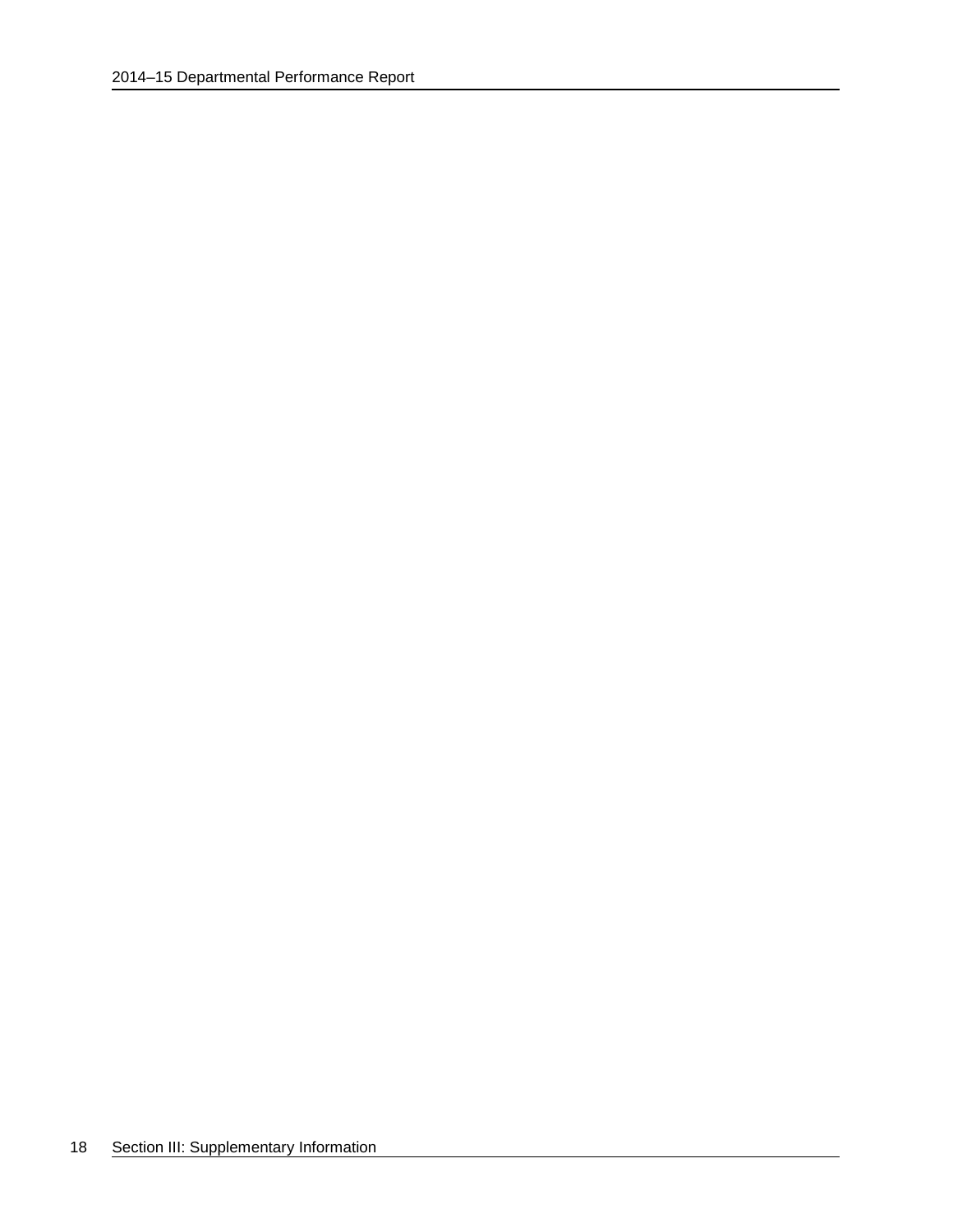# <span id="page-22-0"></span>Section IV: Organizational Contact Information

60 Queen Street, 7th Floor Ottawa, Ontario K1P 5Y7 Canada

Telephone: 613-941-6400<br>Toll Free: 1-866-941-640 1-866-941-6400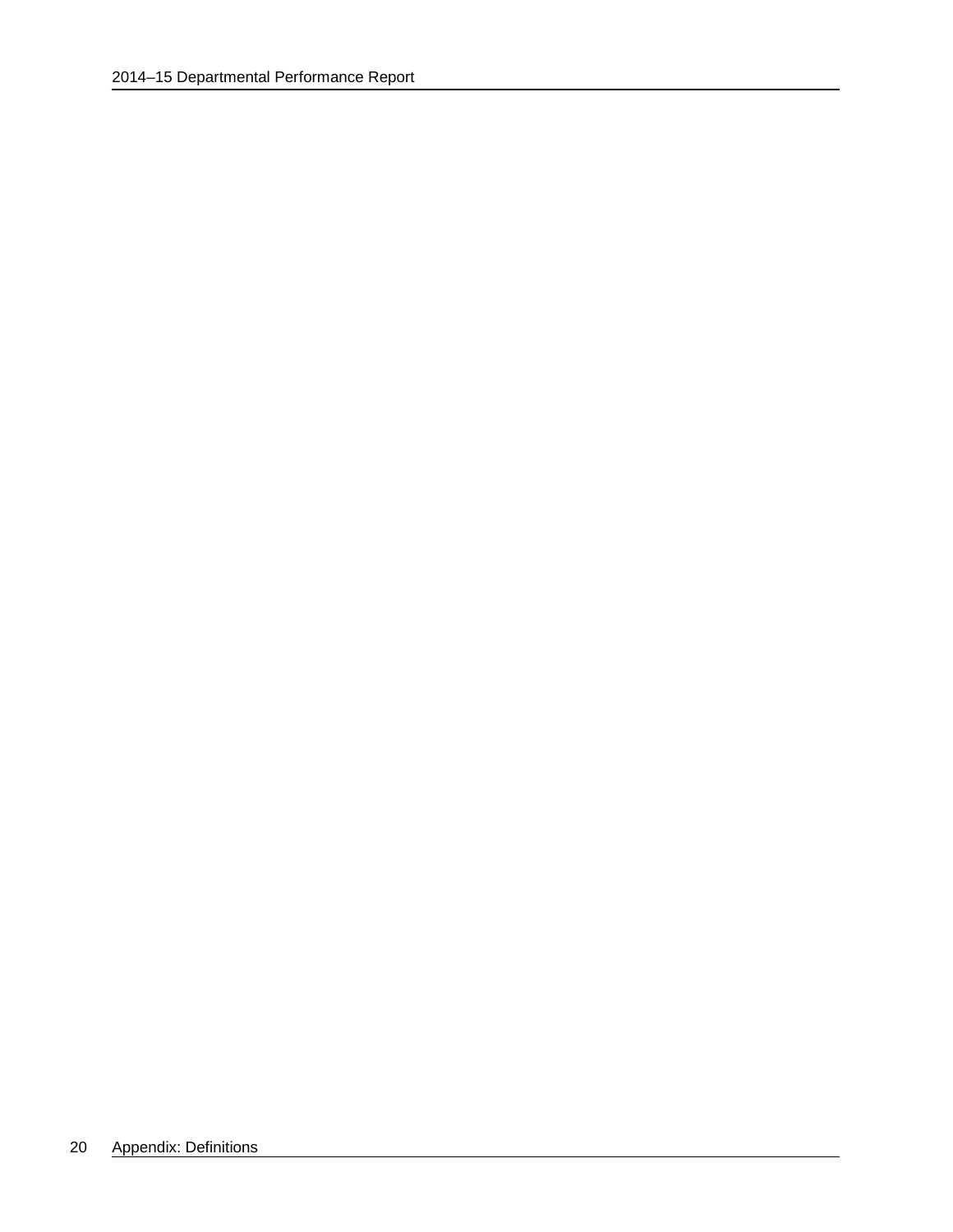# <span id="page-24-0"></span>Appendix: Definitions

**appropriation** (*crédit*): Any authority of Parliament to pay money out of the Consolidated Revenue Fund.

**budgetary expenditures** (*dépenses budgétaires*): Includes operating and capital expenditures; transfer payments to other levels of government, organizations or individuals; and payments to Crown corporations.

**Departmental Performance Report** (*rapport ministériel sur le rendement*): Reports on an appropriated organization's actual accomplishments against the plans, priorities and expected results set out in the corresponding Report on Plans and Priorities. These reports are tabled in Parliament in the fall.

**full-time equivalent** (*équivalent temps plein*): Is a measure of the extent to which an employee represents a full person-year charge against a departmental budget. Full-time equivalents are calculated as a ratio of assigned hours of work to scheduled hours of work. Scheduled hours of work are set out in collective agreements.

**Government of Canada outcomes** (*résultats du gouvernement du Canada*): A set of 16 high-level objectives defined for the government as a whole, grouped in [four spending areas:](http://www.tbs-sct.gc.ca/ppg-cpr/frame-cadre-eng.aspx) economic affairs, social affairs, international affairs and government affairs.

**Management, Resources and Results Structure** (*Structure de la gestion, des ressources et des résultats*): A comprehensive framework that consists of an organization's inventory of programs, resources, results, performance indicators and governance information. Programs and results are depicted in their hierarchical relationship to each other and to the Strategic Outcome(s) to which they contribute. The Management, Resources and Results Structure is developed from the Program Alignment Architecture.

**non-budgetary expenditures** (*dépenses non budgétaires*): Includes net outlays and receipts related to loans, investments and advances, which change the composition of the financial assets of the Government of Canada.

**performance** (*rendement*): What an organization did with its resources to achieve its results, how well those results compare to what the organization intended to achieve and how well lessons learned have been identified.

**performance indicator** (*indicateur de rendement*): A qualitative or quantitative means of measuring an output or outcome, with the intention of gauging the performance of an organization, program, policy or initiative respecting expected results.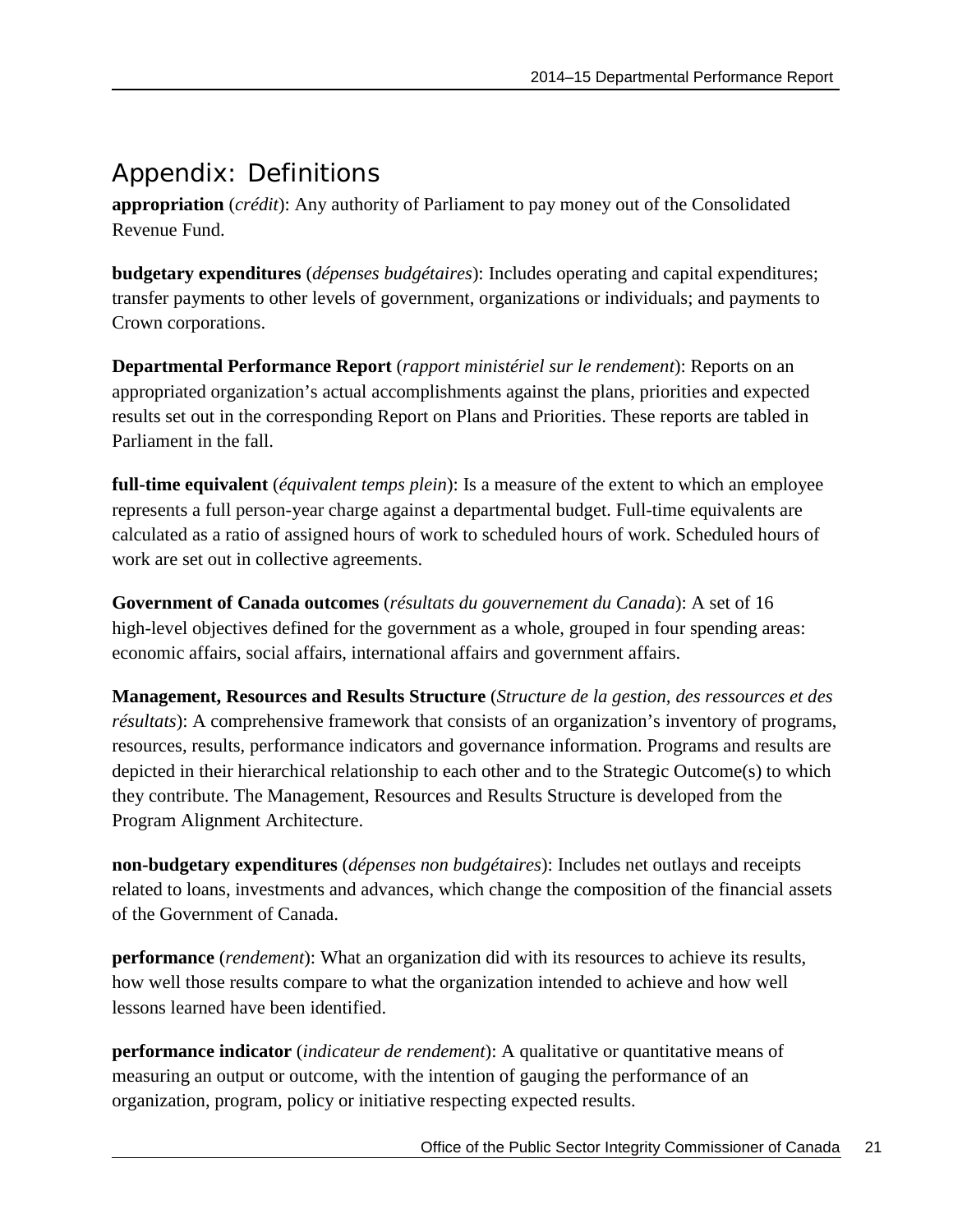**performance reporting** (*production de rapports sur le rendement*): The process of communicating evidence-based performance information. Performance reporting supports decision making, accountability and transparency.

**planned spending** (*dépenses prévues*): For Reports on Plans and Priorities (RPPs) and Departmental Performance Reports (DPRs), planned spending refers to those amounts that receive Treasury Board approval by February 1. Therefore, planned spending may include amounts incremental to planned expenditures presented in the Main Estimates.

A department is expected to be aware of the authorities that it has sought and received. The determination of planned spending is a departmental responsibility, and departments must be able to defend the expenditure and accrual numbers presented in their RPPs and DPRs.

**plan** (*plan*): The articulation of strategic choices, which provides information on how an organization intends to achieve its priorities and associated results. Generally a plan will explain the logic behind the strategies chosen and tend to focus on actions that lead up to the expected result.

**priorities** (*priorité*): Plans or projects that an organization has chosen to focus and report on during the planning period. Priorities represent the things that are most important or what must be done first to support the achievement of the desired Strategic Outcome(s).

**program** (*programme*): A group of related resource inputs and activities that are managed to meet specific needs and to achieve intended results and that are treated as a budgetary unit.

**Program Alignment Architecture** (*architecture d'alignement des programmes*)**:** A structured inventory of an organization's programs depicting the hierarchical relationship between programs and the Strategic Outcome(s) to which they contribute.

**Report on Plans and Priorities** (*rapport sur les plans et les priorités*): Provides information on the plans and expected performance of appropriated organizations over a three-year period. These reports are tabled in Parliament each spring.

**result** (*résultat*): An external consequence attributed, in part, to an organization, policy, program or initiative. Results are not within the control of a single organization, policy, program or initiative; instead they are within the area of the organization's influence.

**statutory expenditures** (*dépenses législatives*): Expenditures that Parliament has approved through legislation other than appropriation acts. The legislation sets out the purpose of the expenditures and the terms and conditions under which they may be made.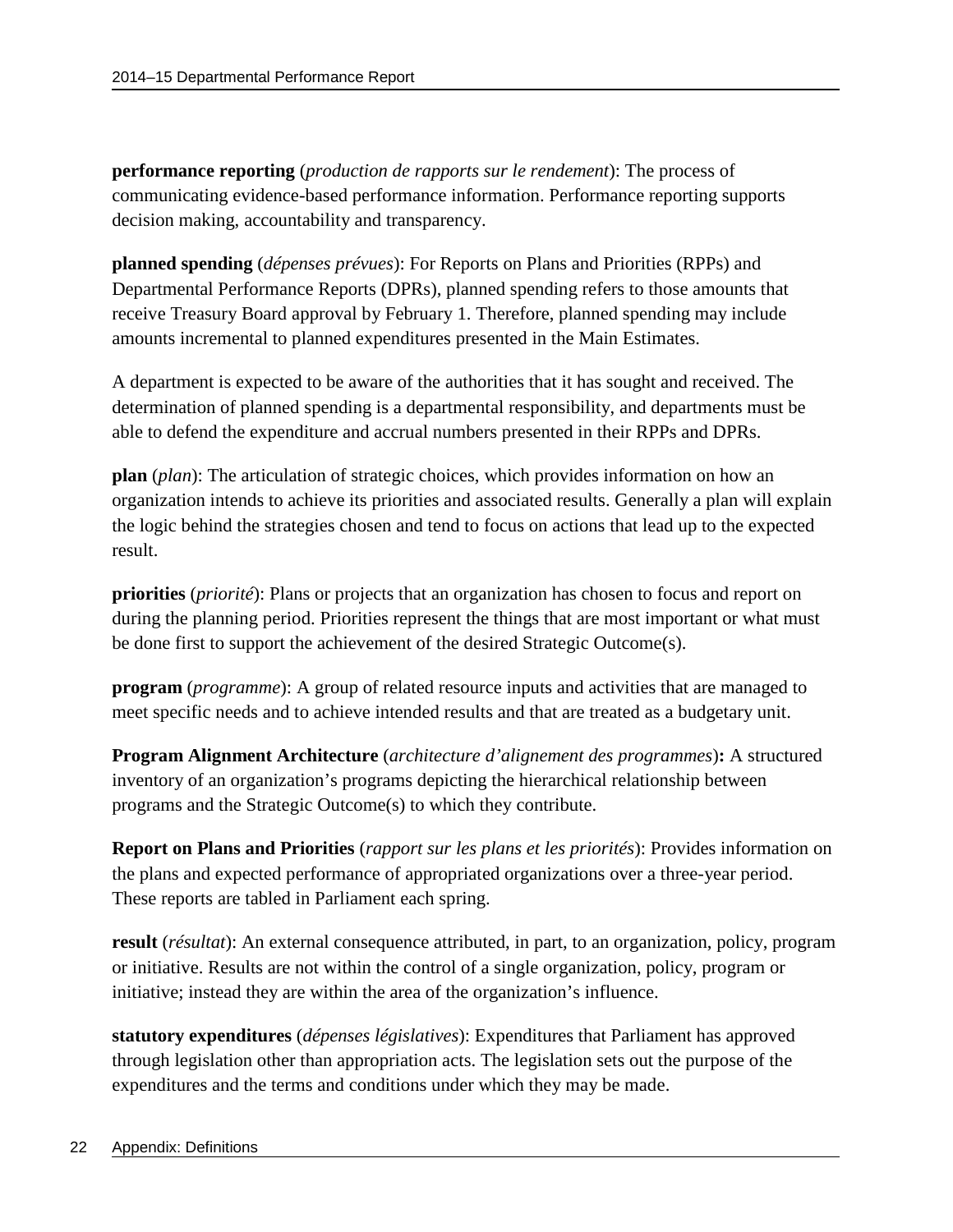**Strategic Outcome** (*résultat stratégique*): A long-term and enduring benefit to Canadians that is linked to the organization's mandate, vision and core functions.

**sunset program** (*programme temporisé*): A time-limited program that does not have an ongoing funding and policy authority. When the program is set to expire, a decision must be made whether to continue the program. In the case of a renewal, the decision specifies the scope, funding level and duration.

**target** (*cible*): A measurable performance or success level that an organization, program or initiative plans to achieve within a specified time period. Targets can be either quantitative or qualitative.

**voted expenditures** (*dépenses votées*): Expenditures that Parliament approves annually through an Appropriation Act. The Vote wording becomes the governing conditions under which these expenditures may be made.

**whole-of-government framework** (*cadre pangouvernemental*): Maps the financial contributions of federal organizations receiving appropriations by aligning their Programs to a set of 16 government-wide, high-level outcome areas, grouped under four spending areas.